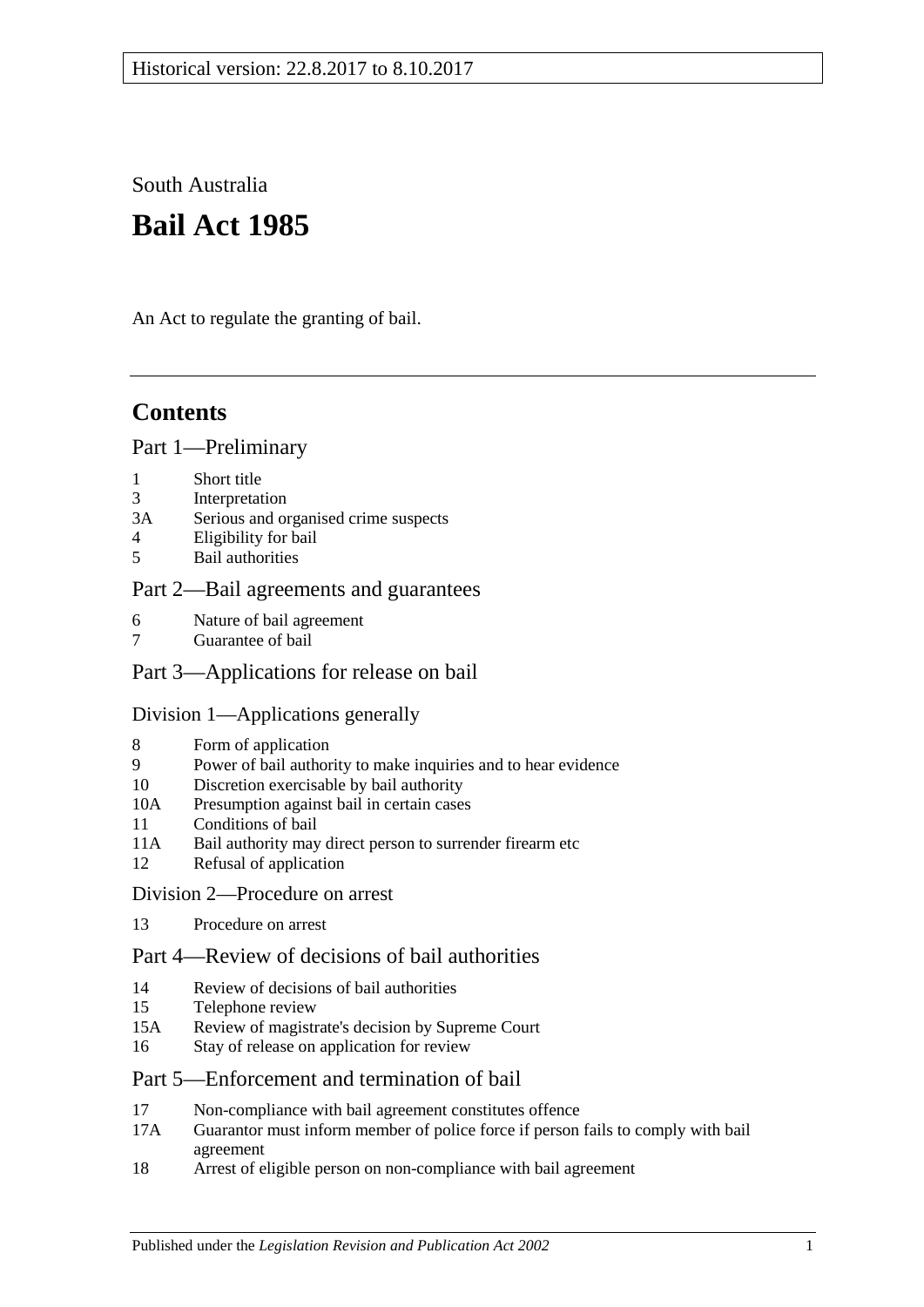- 19A [Arrest of person who is serious and organised crime suspect](#page-20-0)<br>20 Termination of bail agreement
- [Termination of bail agreement](#page-20-1)

[Part 6—Miscellaneous](#page-20-2)

- 21 [Evidence](#page-20-3)<br>21A Applicatio
- [Applications on behalf of the Crown](#page-20-4)
- 21B [Intervention programs](#page-20-5)
- 21C [Power of delegation—intervention program manager](#page-21-0)
- 22 [False information on bail applications](#page-22-0)<br>23 Period of release on bail not to count a
- 23 [Period of release on bail not to count as part of sentence](#page-22-1)<br>23A Bail authority to consider intervention orders
- [Bail authority to consider intervention orders](#page-22-2)
- 24 [Act not to affect provisions relating to intervention and restraining orders](#page-23-0)<br>25 Non-application of 48 Geo. III c. 58 in this State
- [Non-application of 48 Geo. III c. 58 in this State](#page-23-1)
- 26 [Regulations](#page-23-2)

[Legislative history](#page-24-0)

## <span id="page-1-0"></span>**The Parliament of South Australia enacts as follows:**

## **Part 1—Preliminary**

#### <span id="page-1-1"></span>**1—Short title**

This Act may be cited as the *Bail Act 1985*.

#### <span id="page-1-2"></span>**3—Interpretation**

(1) In this Act, unless the contrary intention appears—

*ammunition* has the same meaning as in the *[Firearms Act](http://www.legislation.sa.gov.au/index.aspx?action=legref&type=act&legtitle=Firearms%20Act%202015) 2015*;

*bail authority* means a court or person constituted as a bail authority by or under [section](#page-4-0) 5;

*case manager* means a person responsible for supervision of a person's participation in an intervention program;

*Chief Executive Officer* has the same meaning as in the *[Correctional Services](http://www.legislation.sa.gov.au/index.aspx?action=legref&type=act&legtitle=Correctional%20Services%20Act%201982)  Act [1982](http://www.legislation.sa.gov.au/index.aspx?action=legref&type=act&legtitle=Correctional%20Services%20Act%201982)*;

*child* means a person who was, on the day on which an offence was allegedly committed by that person, under the age of 18 years;

*community corrections officer* means—

- (a) in relation to a child—an officer or employee of an administrative unit of the Public Service whose duties include the supervision of young offenders in the community;
- (b) in any other case—an officer or employee of an administrative unit of the Public Service whose duties include the supervision of adult offenders in the community;

*designated police facility* has the same meaning as in section 78 of the *[Summary](http://www.legislation.sa.gov.au/index.aspx?action=legref&type=act&legtitle=Summary%20Offences%20Act%201953)  [Offences Act](http://www.legislation.sa.gov.au/index.aspx?action=legref&type=act&legtitle=Summary%20Offences%20Act%201953) 1953*;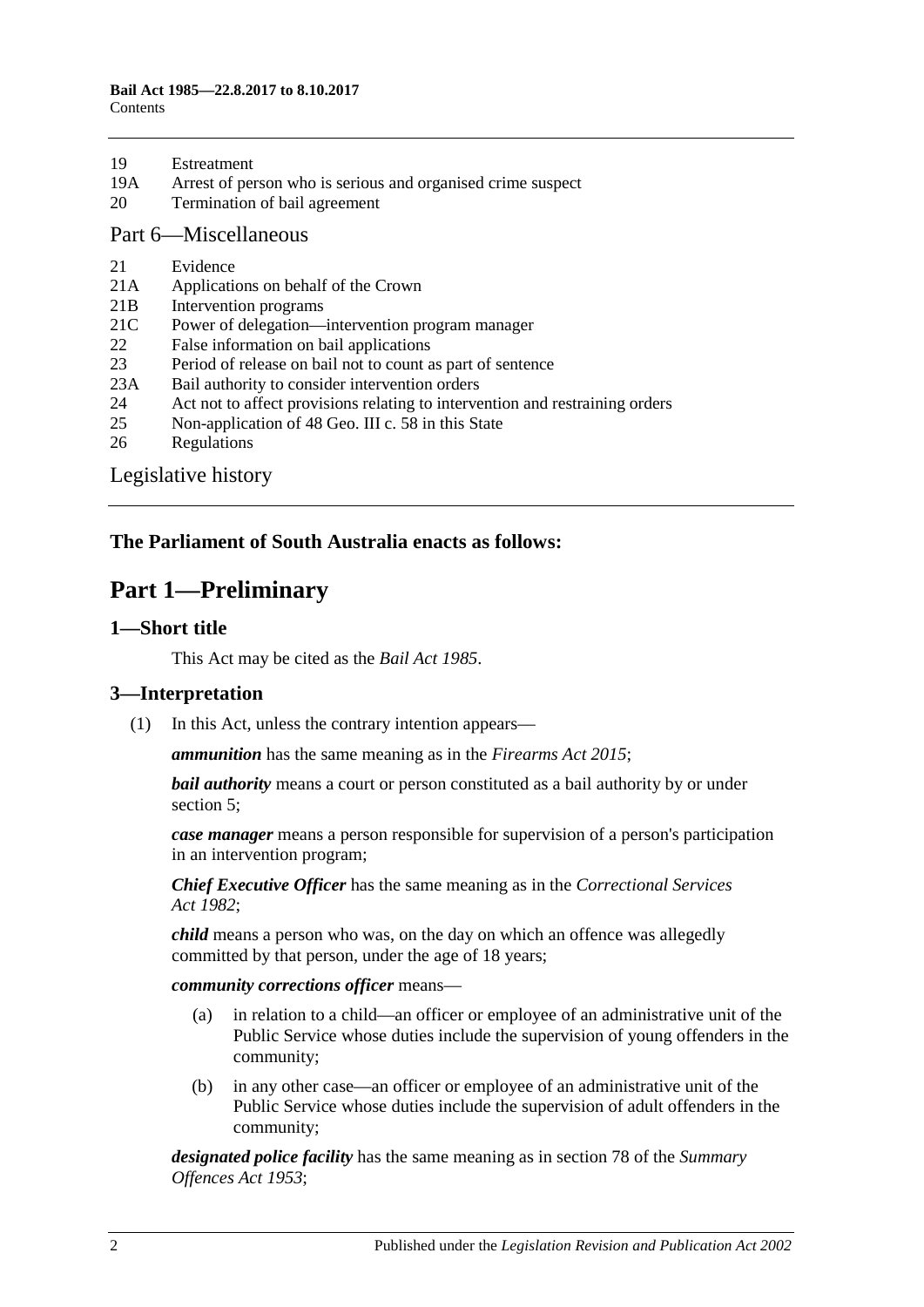*eligible person* means a person who is eligible to apply for release on bail under [section](#page-3-1) 4;

*financial condition*, in relation to bail, means a condition requiring an applicant for bail to provide security or obtain guarantees, or requiring a guarantor to provide security; and *non-financial condition* has a correlative meaning;

*firearm* has the same meaning as in the *[Firearms Act](http://www.legislation.sa.gov.au/index.aspx?action=legref&type=act&legtitle=Firearms%20Act%202015) 2015*;

*guarantee* means an agreement under [section](#page-6-0) 7;

*guarantor* means a person who enters into a guarantee;

*guardian*, in relation to a child, means a parent of the child and any person who is the legal guardian of the child or who has the immediate custody and control of the child;

*intervention program* means a program that provides—

- (a) supervised treatment; or
- (b) supervised rehabilitation; or
- (c) supervised behaviour management; or
- (d) supervised access to support services; or
- (e) a combination of any one or more of the above,

designed to address behavioural problems (including problem gambling), substance abuse or mental impairment;

*intervention program manager* means a person employed by the South Australian Courts Administration Authority to have general oversight of intervention programs and coordinate the implementation of relevant court orders (and includes a delegate of such a person);

*officer in charge*, in relation to a police station, means the police officer for the time being in charge of the police station;

*responsible officer*, in relation to a police station, means—

- (a) the officer in charge of the police station; or
- (b) if a police officer has, for the time being, been designated by the officer in charge of the police station as the officer with responsibility for persons accepted into custody at the police station—that officer;

*serious and organised crime offence* has the same meaning as in the *[Criminal Law](http://www.legislation.sa.gov.au/index.aspx?action=legref&type=act&legtitle=Criminal%20Law%20Consolidation%20Act%201935)  [Consolidation Act](http://www.legislation.sa.gov.au/index.aspx?action=legref&type=act&legtitle=Criminal%20Law%20Consolidation%20Act%201935) 1935*;

*serious and organised crime suspect*—see [section](#page-3-0) 3A;

*telephone* includes any telecommunication device for the transmission of speech;

*victim*, in relation to an offence, means a person who allegedly suffers injury in consequence of the commission of the offence;

*working day* means any day except a Saturday, or a Sunday or other public holiday.

(2) For the purposes of this Act, a person will be taken to have been convicted of an offence if a formal finding of guilt has been made against that person by a court whether or not the court proceeds to record a conviction.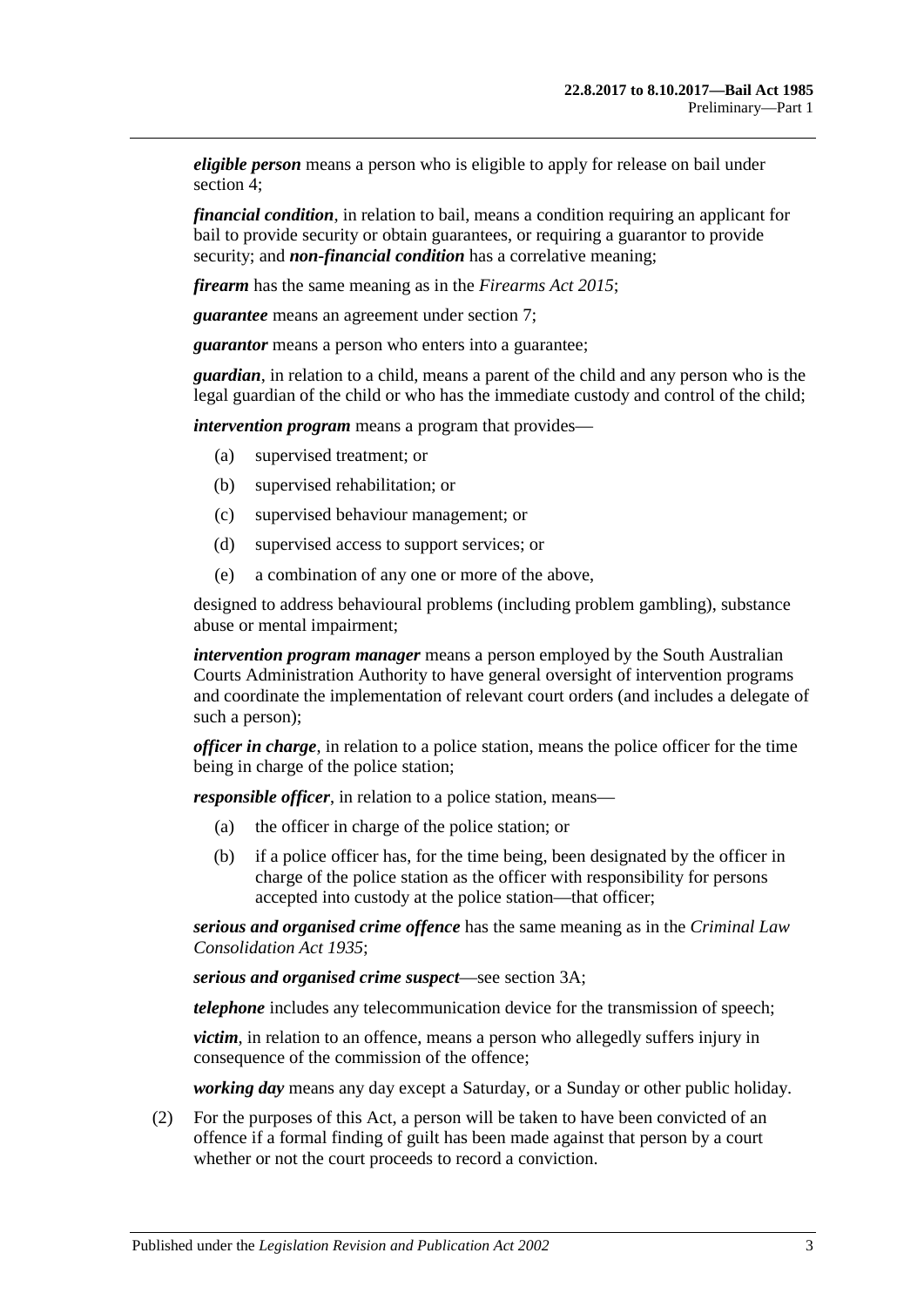#### <span id="page-3-0"></span>**3A—Serious and organised crime suspects**

- <span id="page-3-5"></span><span id="page-3-4"></span>(1) A bail authority may determine that a person is a *serious and organised crime suspect* for the purposes of this Act if the bail authority is satisfied, on application by the Crown, that—
	- (a) the person has been charged with a serious and organised crime offence; and
	- (b) the person was not, at the time of the alleged offence, a child; and
	- (c) the grant of bail to the person is likely to cause a potential witness, or other person connected with proceedings for the alleged offence, to reasonably fear for his or her safety.
- <span id="page-3-6"></span><span id="page-3-2"></span>(2) A determination by a bail authority that a person taken into custody on a charge of an offence is a serious and organised crime suspect ceases to apply after 6 months if, at that time—
	- (a) the person has not been tried, or is not on trial, for the offence; and
	- (b) the trial of the offence is not subject to a determination of the Supreme Court or the District Court under section 275(3) of the *[Criminal Law Consolidation](http://www.legislation.sa.gov.au/index.aspx?action=legref&type=act&legtitle=Criminal%20Law%20Consolidation%20Act%201935)  Act [1935](http://www.legislation.sa.gov.au/index.aspx?action=legref&type=act&legtitle=Criminal%20Law%20Consolidation%20Act%201935)*.
- (3) [Subsection](#page-3-2) (2) does not affect the operation of a bail agreement to which the person is subject at the time at which the determination ceases to apply.

**Note—**

```
The person is, however, eligible to reapply for bail—see section 4(1)(h).
```
## <span id="page-3-1"></span>**4—Eligibility for bail**

- <span id="page-3-3"></span>(1) The following persons are eligible for release on bail under this Act:
	- (a) a person who has been taken into custody—
		- (i) on a charge of an offence; or
		- (ii) in the case of a child—on suspicion of having committed an offence;
	- (b) a person who has been convicted of an offence but has not been sentenced for that offence;
	- (c) a person who has been convicted of, and sentenced for, an offence but has not exhausted all rights of appeal against the conviction or sentence, or to have it reviewed;
	- (d) a person who is appearing before a court for allegedly failing to observe a condition of a recognizance;
	- (e) a person who appears before a court in answer to a summons (including a person who so appears as a witness);
	- (f) a person who has been arrested on a warrant and is appearing or is to appear before a court as a witness;
	- (g) a person arrested on a warrant issued under [section](#page-20-0) 19A;
	- (h) a person who is no longer a serious and organised crime suspect because of the operation of [section](#page-3-2) 3A(2).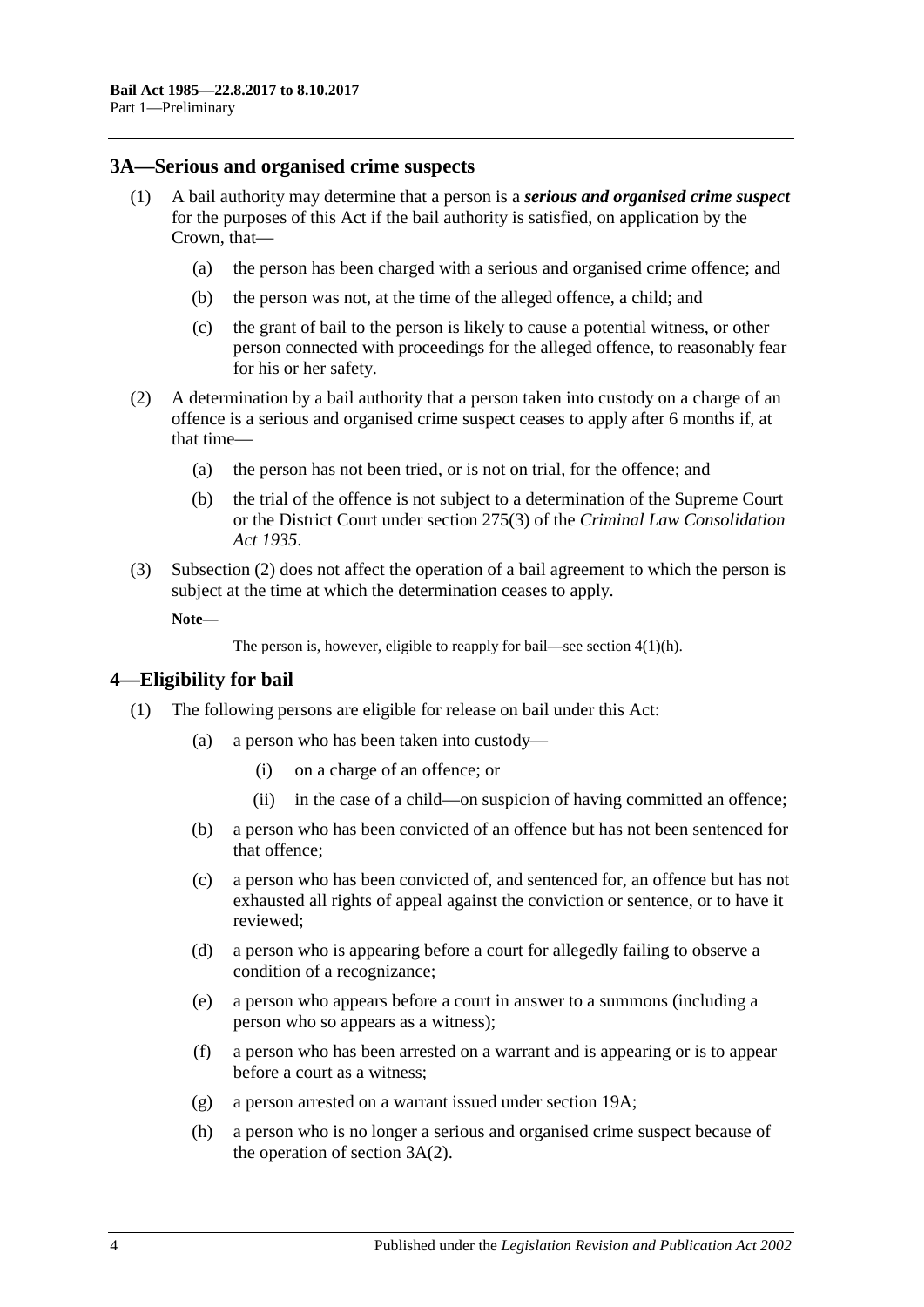- (1a) A person who is eligible to apply for bail in accordance with [subsection](#page-3-3)  $(1)(h)$  may so apply despite the fact that he or she is already subject to a bail agreement (the *previous bail agreement*) if, at the time of the previous bail agreement, the person was a serious and organised crime suspect (and if a new bail agreement is entered into following such an application, the previous bail agreement ceases to be in force).
- (2) If a person who has been arrested is being detained pursuant to the *[Summary Offences](http://www.legislation.sa.gov.au/index.aspx?action=legref&type=act&legtitle=Summary%20Offences%20Act%201953)  Act [1953](http://www.legislation.sa.gov.au/index.aspx?action=legref&type=act&legtitle=Summary%20Offences%20Act%201953)* for a purpose related to the investigation of an offence, the person is not eligible for release on bail until the end of that detention.
- (3) Where a person is being detained under Part 3 of the *[Criminal Law \(High Risk](http://www.legislation.sa.gov.au/index.aspx?action=legref&type=act&legtitle=Criminal%20Law%20(High%20Risk%20Offenders)%20Act%202015)  [Offenders\) Act](http://www.legislation.sa.gov.au/index.aspx?action=legref&type=act&legtitle=Criminal%20Law%20(High%20Risk%20Offenders)%20Act%202015) 2015*, the person is not eligible for release on bail.

### <span id="page-4-0"></span>**5—Bail authorities**

- (1) The following are constituted as bail authorities for the purposes of this Act:
	- (a) the Supreme Court;
	- (b) a court before which the eligible person has been charged with the offence in respect of which the eligible person has been taken into custody;
	- (c) a court before which the eligible person has appeared for trial or sentencing;
	- (d) if the eligible person—
		- (i) is charged with a summary offence only; or
		- (ii) is charged with an indictable offence but has not appeared before a court for trial or sentencing,

the Magistrates Court;

- (e) if the eligible person—
	- (i) has been arrested on a warrant (other than a warrant endorsed by the court or justice issuing the warrant with a statement excluding the granting of bail by a police officer); or
	- (ii) has not appeared before a court charged with the offence in respect of which he or she has been taken into custody,

a police officer who is—

- (iii) of or above the rank of sergeant; or
- (iv) the responsible officer for a police station;
- (ea) if the eligible person is appearing before a court in answer to a summons or for allegedly failing to observe a condition of a recognizance—that court;
- (eb) if the eligible person is appearing, or is to appear, as a witness before a court—that court;
- (f) a person authorised or required to release the eligible person on bail under [subsection](#page-4-1) (2).
- <span id="page-4-1"></span>(2) If a warrant for the arrest of a person is issued, the court or justice issuing the warrant may, by endorsement on the warrant—
	- (a) authorise or require a specified person, or a person of a specified class, to release the arrested person on bail; or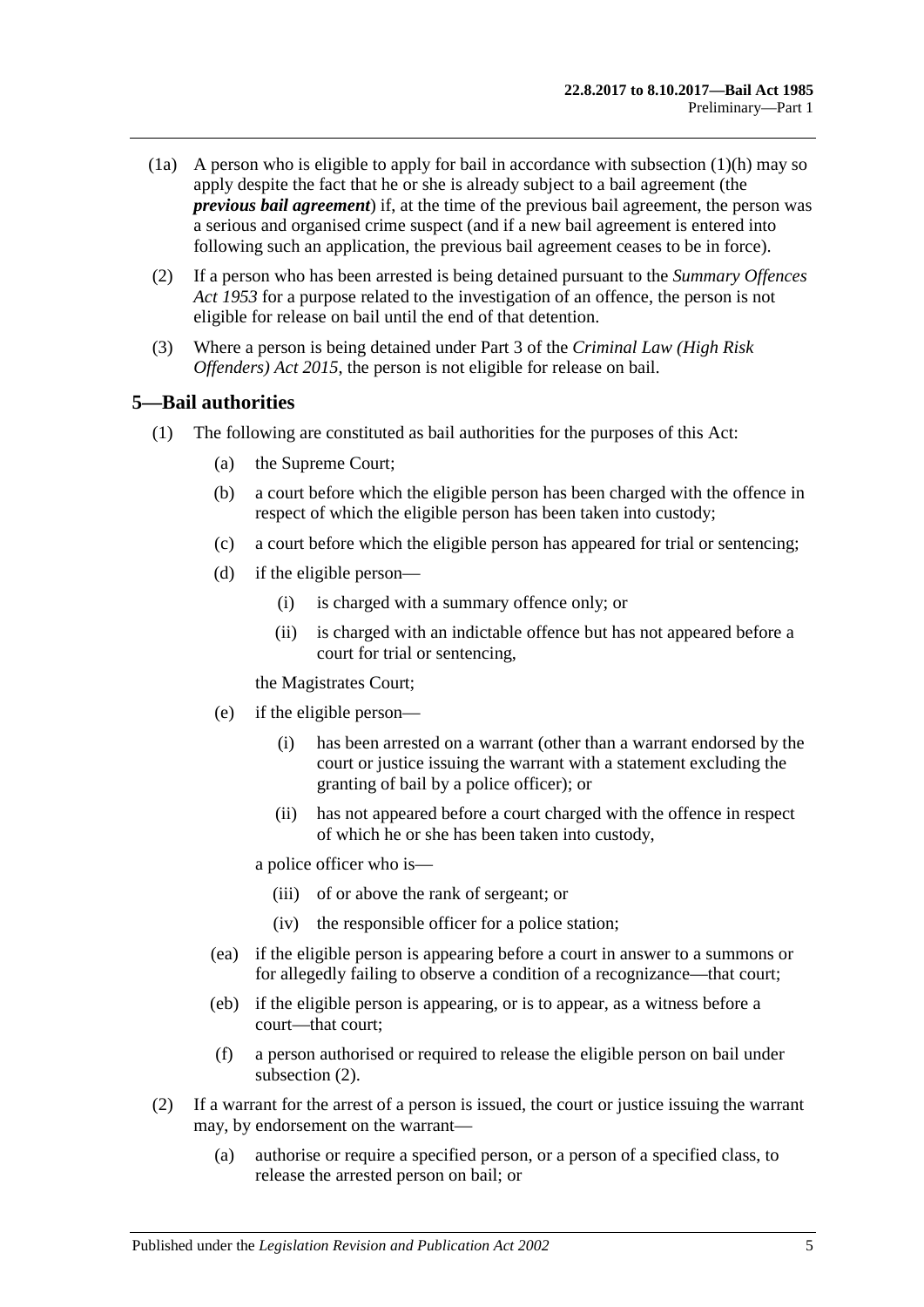(b) exclude the granting of bail to the arrested person by a police officer.

## <span id="page-5-0"></span>**Part 2—Bail agreements and guarantees**

### <span id="page-5-2"></span><span id="page-5-1"></span>**6—Nature of bail agreement**

- (1) A bail agreement with a person who has been charged with, or convicted of, an offence is an agreement under which that person makes an undertaking to the Crown—
	- (a) subject to any directions in the agreement to the contrary, to be present throughout all proceedings—
		- (i) if the person has not been convicted of the offence—relating to any preliminary examination of the charge and to the hearing and determination of the charge;
		- (ii) if the person is convicted of the offence—relating to sentencing and to any appeal from, or review of, the conviction or any sentence; and
	- (b) to comply with any conditions as to the person's conduct while on bail stipulated in the agreement; and
	- (c) if the agreement so provides—to forfeit to the Crown a sum stipulated in the agreement if the person fails, without proper excuse, to comply with a term or condition of the agreement.
- (1a) For the purposes of [subsection](#page-5-2) (1)—
	- (a) a child who has been arrested on suspicion of having committed an offence will, for so long as no charge is actually laid against the child, be taken to have been charged with that suspected offence; and
	- (b) if the child is not charged with that suspected offence but with some other offence arising out of the same circumstances as that suspected offence—a bail agreement entered into by the child relates to that other offence.
- (1b) A bail agreement with a person who is appearing or is to appear before a court as a witness in proceedings (other than proceedings relating to an offence for which that person has been charged or convicted) is an agreement under which that person makes an undertaking to the court—
	- (a) to be present at the proceedings in accordance with the terms of the agreement; and
	- (b) to comply with any conditions as to the person's conduct while on bail stipulated in the agreement; and
	- (c) if the agreement so provides—to forfeit to the Crown a sum stipulated in the agreement if the person fails, without proper excuse, to comply with a term or condition of the agreement.
- (2) A bail agreement must be in the prescribed form.
- (3) If a bail authority decides to release a person on bail, the bail agreement may be entered into before the bail authority or, unless the bail authority otherwise directs, before—
	- (a) a justice; or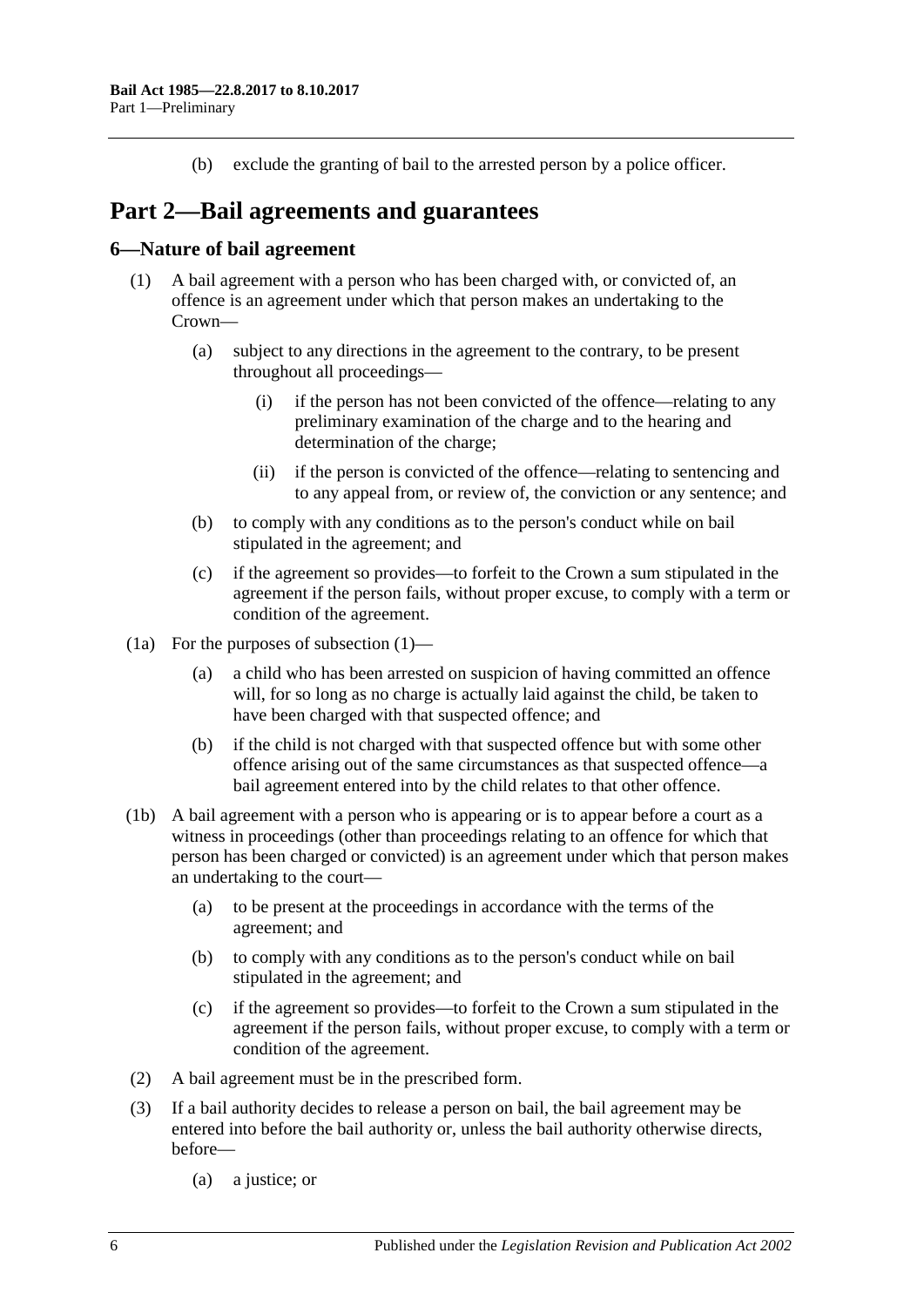- (b) a police officer who is—
	- (i) of or above the rank of sergeant; or
	- (ii) the responsible officer for a police station; or
- (c) if the person is in prison—the person who is in charge of the prison; or
- (ca) a registrar or deputy registrar of a court; or
- (d) any other person specified by the bail authority or any other person of a class specified by the bail authority.
- (4) Despite the provisions of any other Act, a bail authority may for any sufficient reason, on the application of a person on bail or the Crown, or on its own initiative, vary the conditions of a bail agreement or revoke a bail agreement.
- (5) If a bail authority revokes a bail agreement, the bail authority (not being a police officer) may, if it is necessary to do so, issue a warrant for the arrest of the person who was released under the agreement.

### <span id="page-6-0"></span>**7—Guarantee of bail**

- (1) A guarantee of bail is an agreement with the Crown under which a person—
	- (a) guarantees that a person released under a bail agreement will comply with—
		- (i) all the terms and conditions of the agreement; or
		- (ii) such of the terms and conditions of the agreement as are specified in the guarantee; and
	- (b) undertakes that, if that person fails to comply with a term or condition of the bail agreement to which the guarantee relates, he or she (the guarantor) will forfeit to the Crown the sum (if any) specified in the guarantee.
- (2) A guarantee of bail must be in the prescribed form.
- (3) A guarantee of bail may be entered into before the bail authority granting bail or, unless the bail authority otherwise directs, before—
	- (a) a justice; or
	- (b) a police officer who is—
		- (i) of or above the rank of sergeant; or
		- (ii) the responsible officer for a police station; or
	- (c) if the person who is to be released on bail is in prison—the person who is in charge of the prison; or
	- (ca) a registrar or deputy registrar of a court; or
	- (d) any other person specified by the bail authority or any other person of a class specified by the bail authority.
- (4) A bail authority may for any sufficient reason, on the application of a guarantor, vary the terms of the guarantee or revoke the guarantee.
- (5) If a bail authority varies or revokes a guarantee, the bail authority may make such consequential variation of the terms of the bail agreement, or revoke the bail agreement, as appears appropriate in the circumstances.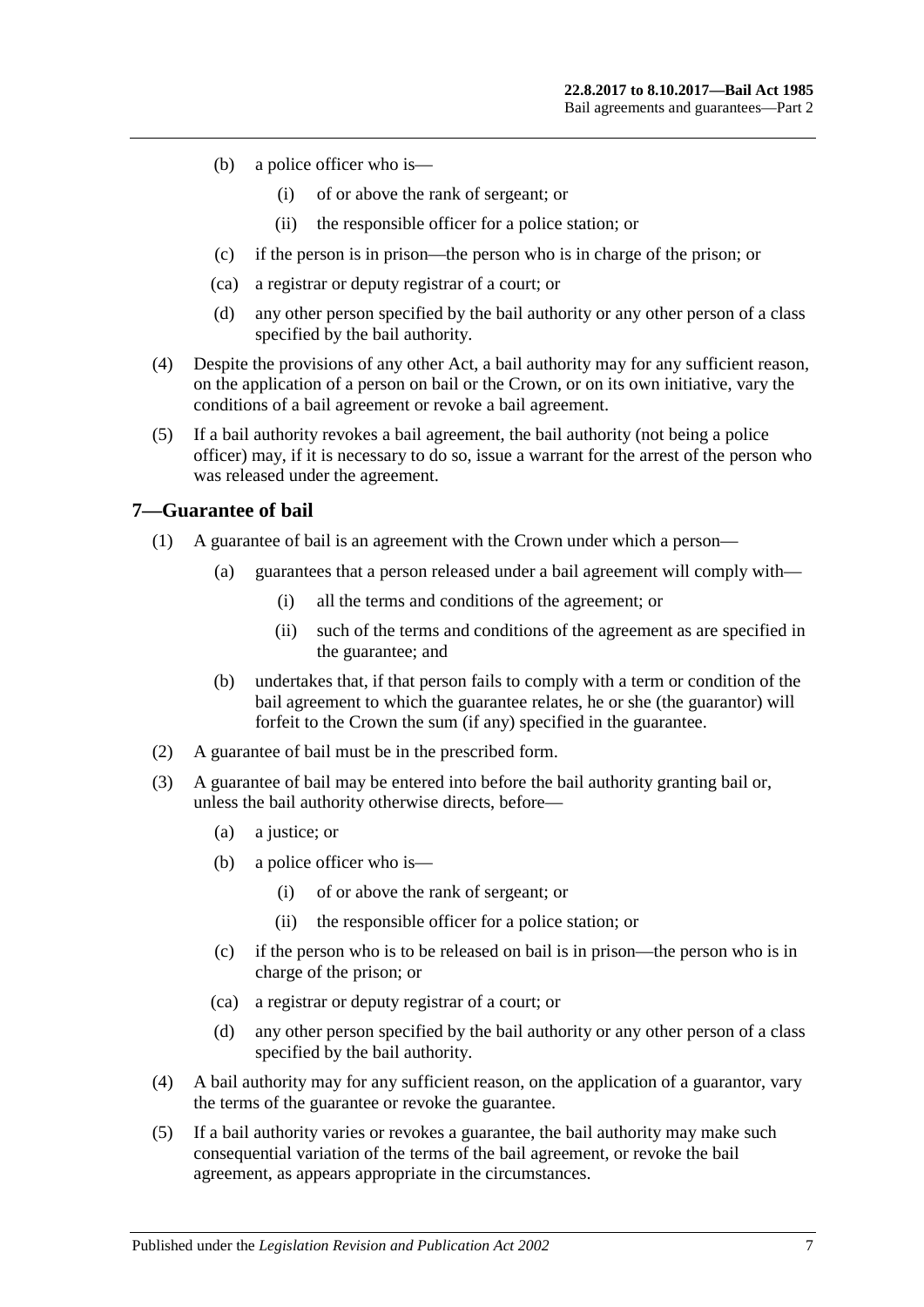(6) A guarantor of bail must be of or above the age of 18 years.

## <span id="page-7-0"></span>**Part 3—Applications for release on bail**

## <span id="page-7-1"></span>**Division 1—Applications generally**

## <span id="page-7-5"></span><span id="page-7-2"></span>**8—Form of application**

- (1) Subject to [subsection](#page-7-4) (1a), an application of a person for release on bail—
	- (a) must be in the prescribed form; and
	- (b) must contain the prescribed information; and
	- (c) must be made in accordance with any procedure prescribed by the regulations.
- <span id="page-7-4"></span>(1a) An application for release on bail need not be made in accordance with [subsection](#page-7-5) (1)—
	- (a) if the bail authority is satisfied that a less formal application should be permitted in view of the applicant's illiteracy, imperfect command of the English language, intellectual limitations or for any other proper reason; or
	- (b) if the bail authority has access to an application previously made by the applicant and considers that a further written application is unnecessary.
- <span id="page-7-6"></span>(2) A person who has the custody of an eligible person must, at the request of that person—
	- (a) afford such assistance as that person reasonably requires to complete a written application for release on bail; and
	- (b) if the custodian is not a bail authority—transmit the application as soon as practicable to a bail authority.
- (2a) If the eligible person is a child, a request may be made on behalf of the child under [subsection](#page-7-6) (2) by a guardian of the child.
- (3) If a written application for release on bail comes before a bail authority for determination, the bail authority may proceed to consider and determine the application despite the fact that the application was made in the first instance to some other bail authority.

## <span id="page-7-3"></span>**9—Power of bail authority to make inquiries and to hear evidence**

- <span id="page-7-7"></span>(1) Subject to this section, a bail authority to which an application for release on bail is made—
	- (a) may make inquiries, or direct that inquiries be made, of the applicant and other persons who may be able to furnish information relevant to the determination of the application; and
	- (b) if the authority (not being a police officer) thinks fit—may take evidence on oath from the applicant or any other person who may be able to furnish information relevant to the determination of the application.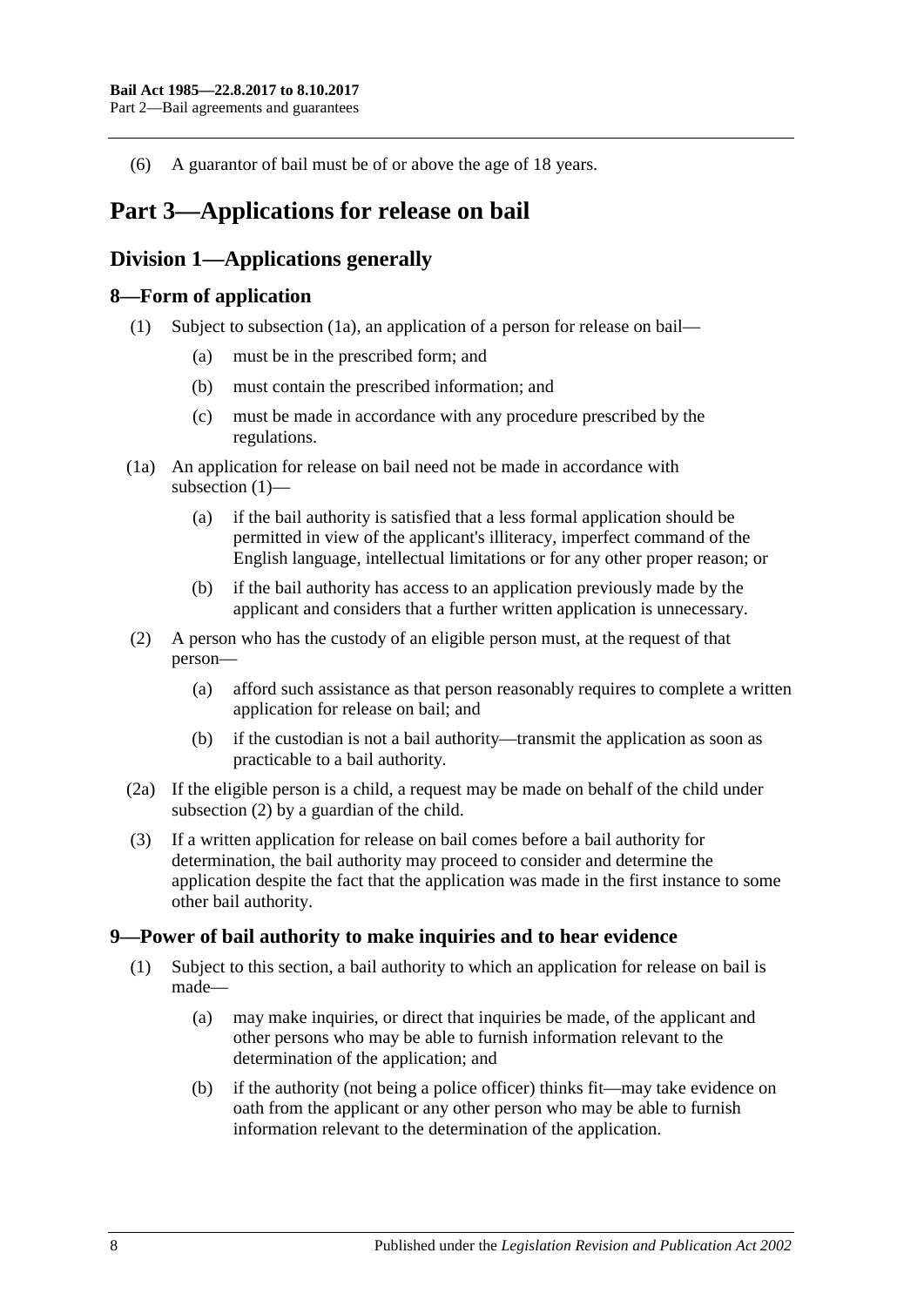(2) If a bail authority takes evidence, or proposes to take evidence, on oath under [subsection](#page-7-7)  $(1)(b)$ , it must at the request of the applicant or the Crown permit such examination, cross-examination or re-examination of the witness as may be appropriate in the circumstances.

## <span id="page-8-0"></span>**10—Discretion exercisable by bail authority**

- (1) If an application for bail is made to a bail authority by an eligible person who has been charged with, but not convicted of, an offence in respect of which he or she has been taken into custody, the bail authority should, subject to this Act, release the applicant on bail unless, having regard to—
	- (a) the gravity of the offence in respect of which the applicant has been taken into custody; and
	- (b) the likelihood (if any) that the applicant would, if released—
		- (i) abscond; or
		- (ii) offend again; or
		- (iii) interfere with evidence, intimidate or suborn witnesses, or hinder police inquiries; or
		- (iv) commit a breach of an intervention order under the *[Intervention](http://www.legislation.sa.gov.au/index.aspx?action=legref&type=act&legtitle=Intervention%20Orders%20(Prevention%20of%20Abuse)%20Act%202009)  [Orders \(Prevention of Abuse\) Act](http://www.legislation.sa.gov.au/index.aspx?action=legref&type=act&legtitle=Intervention%20Orders%20(Prevention%20of%20Abuse)%20Act%202009) 2009*; and
	- (d) any need that the applicant may have for physical protection; and
	- (e) any medical or other care that the applicant may require; and
	- (f) any previous occasions on which the applicant may have contravened or failed to comply with a term or condition of a bail agreement; and
	- (g) any other relevant matter,

the bail authority considers that the applicant should not be released on bail.

- (2) If the applicant has been convicted of the offence in respect of which he or she has been taken into custody, the bail authority has, subject to this Act, an unfettered discretion as to whether the applicant should be released on bail.
- (3) If the applicant is a person who is appearing or is to appear before a court as a witness in proceedings (other than proceedings relating to an offence for which that person has been charged or convicted), the bail authority should, subject to this Act, release the applicant on bail unless there is a likelihood that the applicant would, if released, abscond.
- (4) Despite the other provisions of this section, if there is a victim of the offence, the bail authority must, in determining whether the applicant should be released on bail, give primary consideration to the need that the victim may have, or perceive, for physical protection from the applicant.

## <span id="page-8-2"></span><span id="page-8-1"></span>**10A—Presumption against bail in certain cases**

(1) Despite [section](#page-8-0) 10, bail is not to be granted to a prescribed applicant unless the applicant establishes the existence of special circumstances justifying the applicant's release on bail.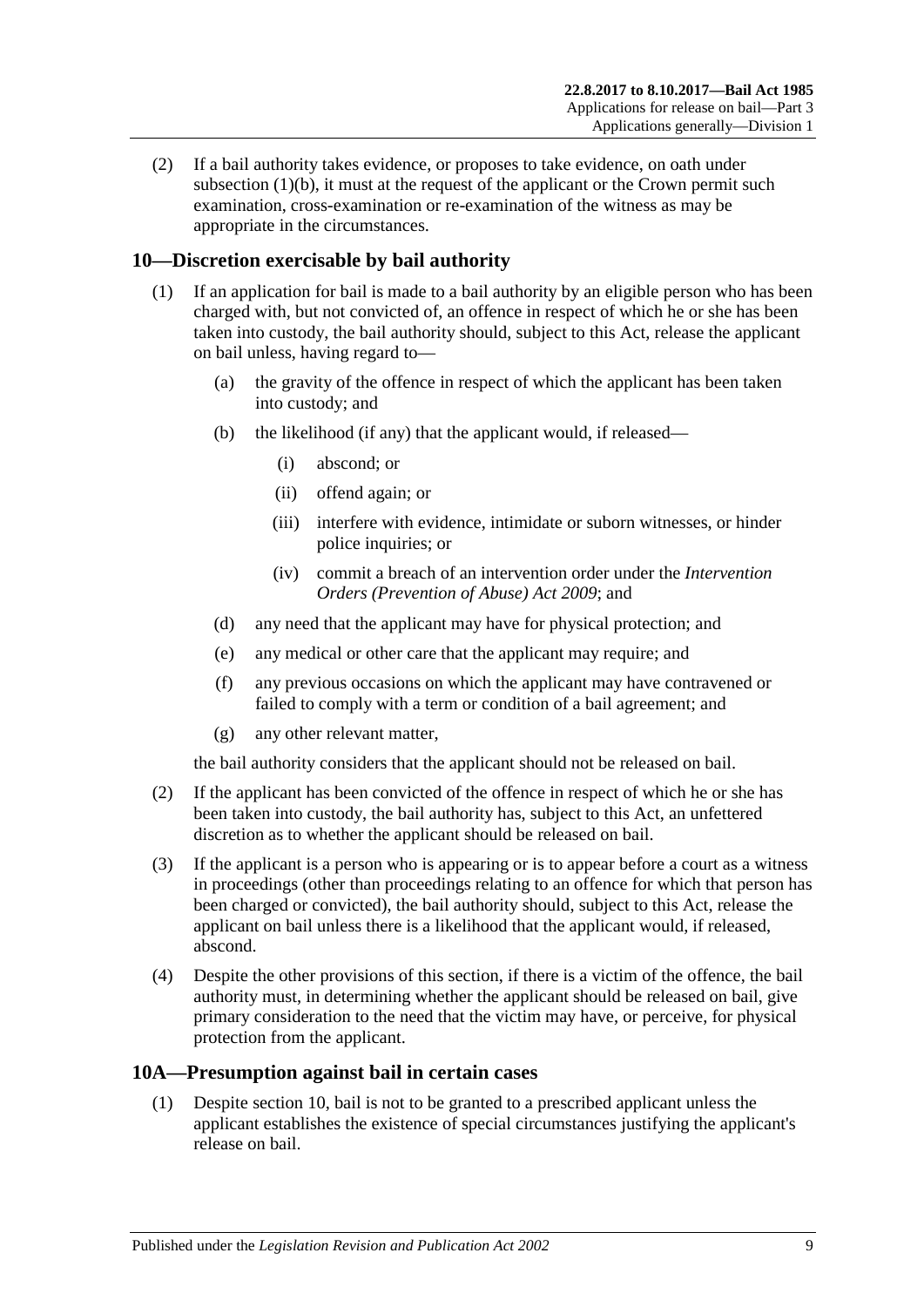- (1a) An applicant who is a serious and organised crime suspect will not be taken to have established that special circumstances exist for the purposes of [subsection](#page-8-2) (1) unless the applicant also establishes, by evidence verified on oath or by affidavit, that he or she has not previously been convicted of—
	- (a) a serious and organised crime offence; or
	- (b) an offence committed in another jurisdiction that would, if committed in this jurisdiction, have been a serious and organised crime offence.
- (2) In this section—

#### *prescribed applicant* means—

- an applicant taken into custody in relation to any of the following offences if committed, or allegedly committed, by the applicant in the course of attempting to escape pursuit by a police officer or attempting to entice a police officer to engage in a pursuit:
	- (i) an offence against section 13 of the *[Criminal Law Consolidation](http://www.legislation.sa.gov.au/index.aspx?action=legref&type=act&legtitle=Criminal%20Law%20Consolidation%20Act%201935)  Act [1935](http://www.legislation.sa.gov.au/index.aspx?action=legref&type=act&legtitle=Criminal%20Law%20Consolidation%20Act%201935)* in which the victim's death was caused by the applicant's use of a motor vehicle;
	- (ii) an offence against section 19A of the *[Criminal Law Consolidation](http://www.legislation.sa.gov.au/index.aspx?action=legref&type=act&legtitle=Criminal%20Law%20Consolidation%20Act%201935)  Act [1935](http://www.legislation.sa.gov.au/index.aspx?action=legref&type=act&legtitle=Criminal%20Law%20Consolidation%20Act%201935)*;
	- (iii) an offence against section 29 of the *[Criminal Law Consolidation](http://www.legislation.sa.gov.au/index.aspx?action=legref&type=act&legtitle=Criminal%20Law%20Consolidation%20Act%201935)  Act [1935](http://www.legislation.sa.gov.au/index.aspx?action=legref&type=act&legtitle=Criminal%20Law%20Consolidation%20Act%201935)* if the act or omission constituting the offence was done or made by the applicant in the course of the applicant's use of a motor vehicle; or
- (b) an applicant taken into custody in relation to an offence against [section](#page-18-1) 17 if there is alleged to have been a contravention of, or failure to comply with, a condition of a bail agreement imposed under section  $11(2)(a)(ii)$ ; or
- (ba) an applicant taken into custody in relation to an offence against section 31 of the *[Intervention Orders \(Prevention of Abuse\) Act](http://www.legislation.sa.gov.au/index.aspx?action=legref&type=act&legtitle=Intervention%20Orders%20(Prevention%20of%20Abuse)%20Act%202009) 2009* if the act or omission alleged to constitute the offence involved physical violence or a threat of physical violence; or
- (bb) an applicant who is a serious and organised crime suspect;
- (c) an applicant taken into custody in relation to an offence of contravening or failing to comply with a control order or public safety order issued under the *[Serious and Organised Crime \(Control\) Act](http://www.legislation.sa.gov.au/index.aspx?action=legref&type=act&legtitle=Serious%20and%20Organised%20Crime%20(Control)%20Act%202008) 2008*; or
- (d) an applicant taken into custody in relation to an offence against any of the following provisions of the *[Criminal Law Consolidation Act](http://www.legislation.sa.gov.au/index.aspx?action=legref&type=act&legtitle=Criminal%20Law%20Consolidation%20Act%201935) 1935*:
	- (i) section 172;
	- (ii) section 248;
	- (iii) section 250;
	- (iv) section 85B; or
- (e) an applicant taken into custody in relation to a serious firearm offence (within the meaning of Part 2 Division 2AA of the *[Criminal Law \(Sentencing\)](http://www.legislation.sa.gov.au/index.aspx?action=legref&type=act&legtitle=Criminal%20Law%20(Sentencing)%20Act%201988)  Act [1988](http://www.legislation.sa.gov.au/index.aspx?action=legref&type=act&legtitle=Criminal%20Law%20(Sentencing)%20Act%201988)*).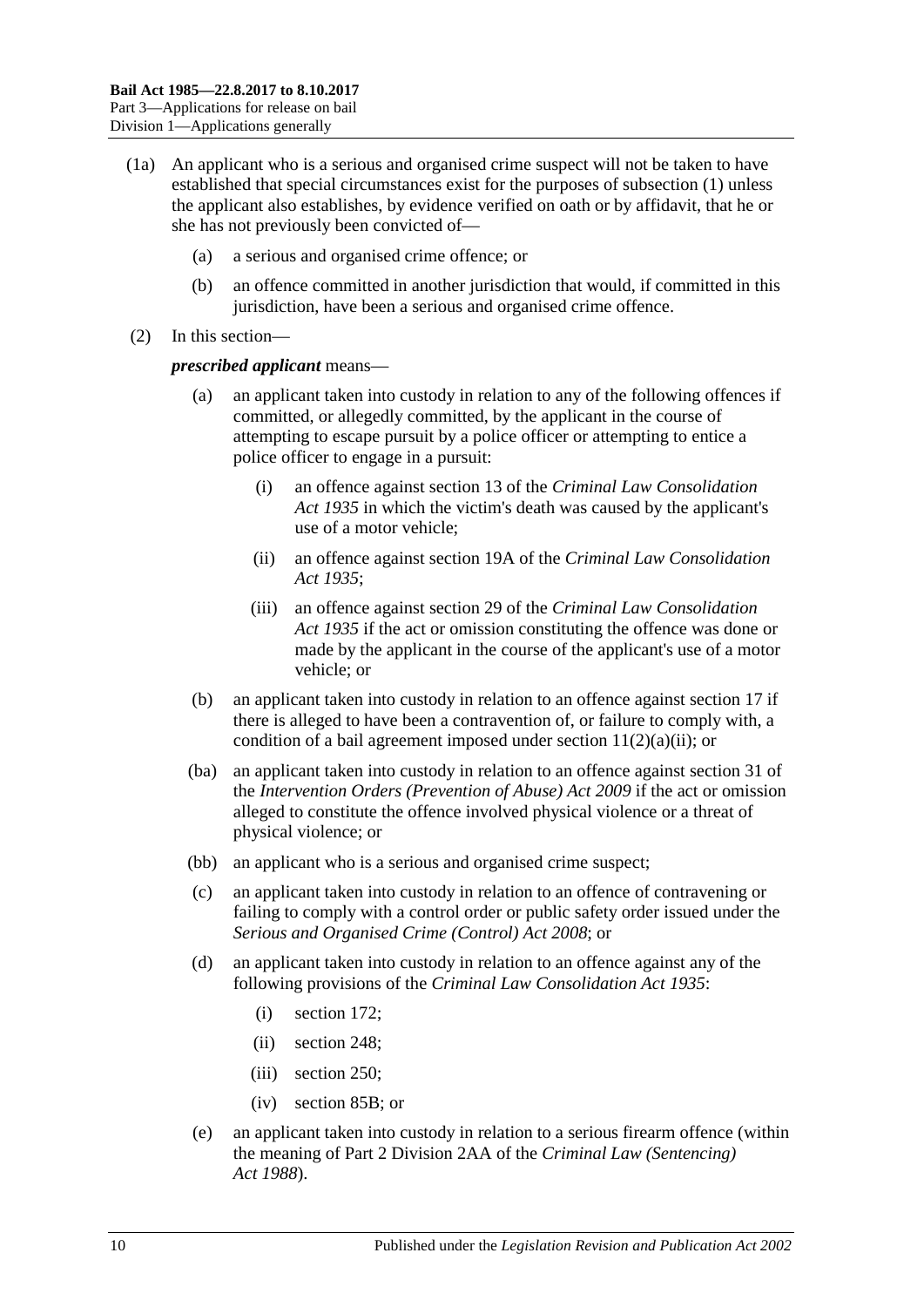## <span id="page-10-2"></span><span id="page-10-0"></span>**11—Conditions of bail**

- <span id="page-10-7"></span>(1) Subject to this Act, every grant of bail is subject to the following conditions:
	- (a) a condition prohibiting the applicant from possessing a firearm, ammunition or any part of a firearm;
	- (b) a condition requiring the applicant to submit to such tests (including testing without notice) for gunshot residue as may be reasonably required by the bail authority, or a person or class of persons or body specified by the bail authority.
- <span id="page-10-3"></span>(1a) A bail authority may only vary or revoke the conditions imposed by [subsection](#page-10-2) (1) if the bail authority is satisfied that—
	- (a) there are cogent reasons to do so; and
	- (b) the possession of a firearm, ammunition or part of a firearm by the person to whom the bail agreement relates does not represent an undue risk to the safety of the public.
- (1b) A bail authority that is a court can only be satisfied of the matters referred to in [subsection](#page-10-3) (1a) by evidence given on oath.
- (1c) If a bail authority varies or revokes a condition imposed by [subsection](#page-10-2) (1), the bail authority must make a written record of the reasons for its decision.
- (1d) Subject to this section, a bail authority may impose 1 or more of the conditions referred to in [subsection](#page-10-4) (2).
- <span id="page-10-6"></span><span id="page-10-5"></span><span id="page-10-4"></span><span id="page-10-1"></span>(2) The conditions that may be imposed in relation to the grant of bail are as follows:
	- (a) that the applicant agree—
		- (i) to reside at a specified address; or
		- (ia) to reside at a specified address and to remain at that place of residence while on bail, not leaving it except for one of the following purposes:
			- (A) remunerated employment; or
			- (B) necessary medical or dental treatment for the applicant; or
			- (C) averting or minimising a serious risk of death or injury (whether to the applicant or some other person); or
			- (D) any other purpose approved by a community corrections officer; or
		- (ii) if there is a victim of the offence in respect of which the applicant has been charged—to comply with such conditions relating to the physical protection of the victim that the authority considers should apply to the applicant while on bail; or
		- (iii) to be under the supervision of a community corrections officer and to obey the lawful directions of the officer; or
		- (iv) to report to the police at a specified place and at specified times; or
		- (v) to surrender any passport that the applicant may possess; or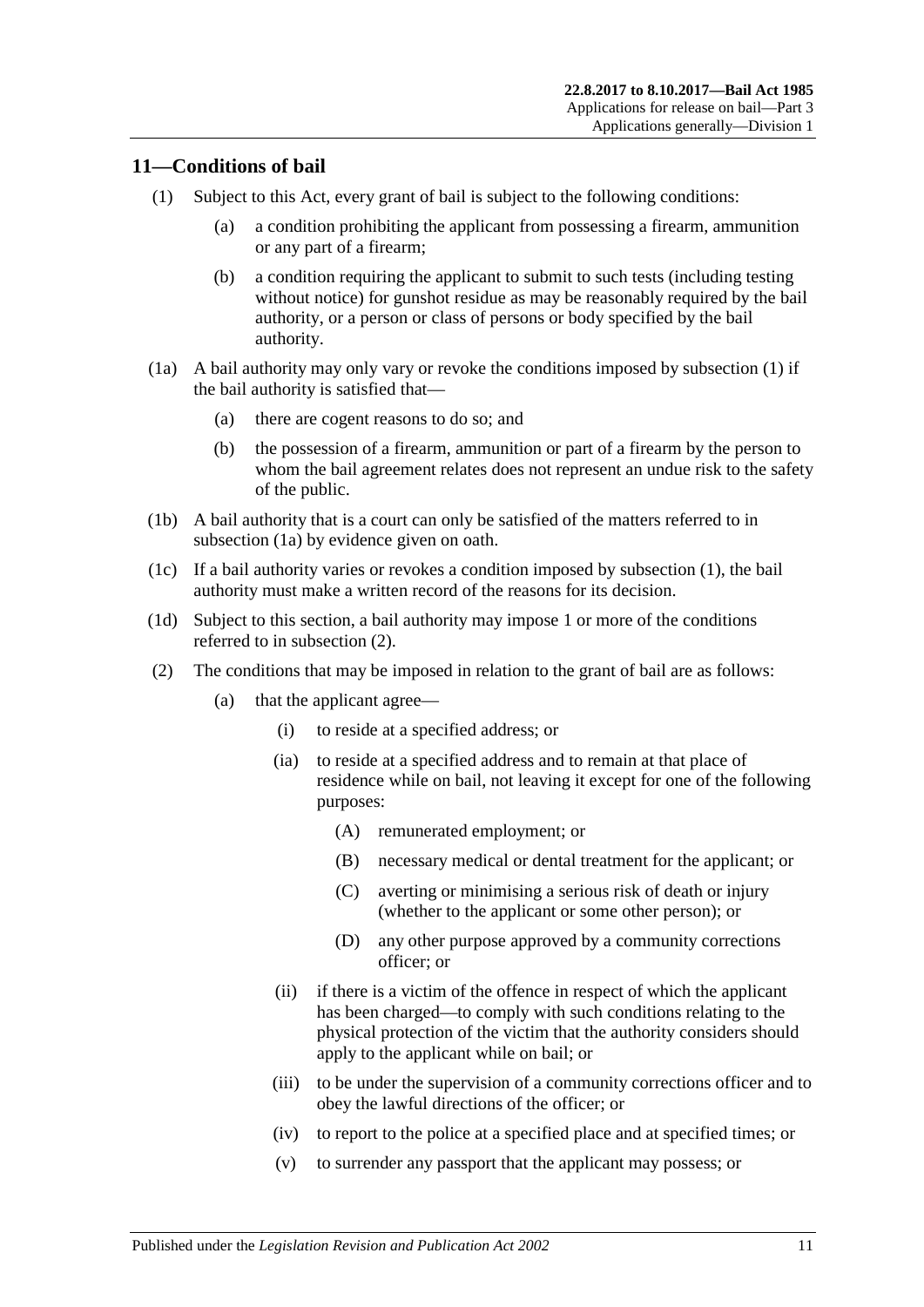- (vi) to comply with any other condition as to the applicant's conduct that the authority considers should apply while on bail;
- (b) that the applicant provide the bail authority with written assurances from a stipulated number of persons, who are acceptable to the bail authority, that they are acquainted with the applicant and are confident that the applicant will comply with the terms and conditions of a bail agreement;
- <span id="page-11-0"></span>(c) that the applicant agree to forfeit to the Crown a sum of money (to be stipulated in the bail agreement) if the applicant fails, without proper excuse, to comply with a term or condition of the bail agreement;
- (d) that the applicant provide security of a specified amount or value to secure payment of a monetary forfeiture agreed to under [paragraph](#page-11-0) (c);
- (e) that the applicant obtain specified guarantees, or guarantees of a specified nature;
- (f) that a guarantor provide security of a specified amount or value to secure payment of a stipulated monetary forfeiture.
- <span id="page-11-1"></span>(2aa) If the applicant is a serious and organised crime suspect, any grant of bail to the applicant—
	- (a) must be made subject to the following conditions:
		- (i) a condition that the applicant agree to reside at a specified address and to remain at that place of residence while on bail, not leaving it except for 1 of the following purposes:
			- (A) necessary medical or dental treatment for the applicant;
			- (B) averting or minimising a serious risk of death or injury (whether to the applicant or some other person);
			- (C) any other purpose approved by the Chief Executive Officer;
		- (ii) a condition that the applicant agree to be fitted with a device of a kind approved by the Chief Executive Officer for the purpose of monitoring compliance with the condition referred to in [subparagraph](#page-11-1) (i) and to comply with all reasonable directions of the Chief Executive Officer in relation to the device;
		- (iii) a condition that the applicant agree to not communicate with any person other than specified persons, or persons of a specified class or of a class prescribed by regulation;
		- (iv) a condition that the applicant agree to only use for communication purposes, or be in possession of, such telephones, mobile phones, computers or other communication devices as may be specified; and
	- (b) may not be made subject to the condition referred to in [subsection](#page-10-5)  $(2)(a)(ia)$ (but the bail authority may, subject to this section, impose any other condition referred to in [subsection](#page-10-4) (2)).
- <span id="page-11-2"></span>(2ab) If the applicant is a class 1 or class 2 offence suspect, any grant of bail to the applicant must, subject to this section, be made subject to the following conditions:
	- (a) a condition that the applicant agrees not to engage in child-related work;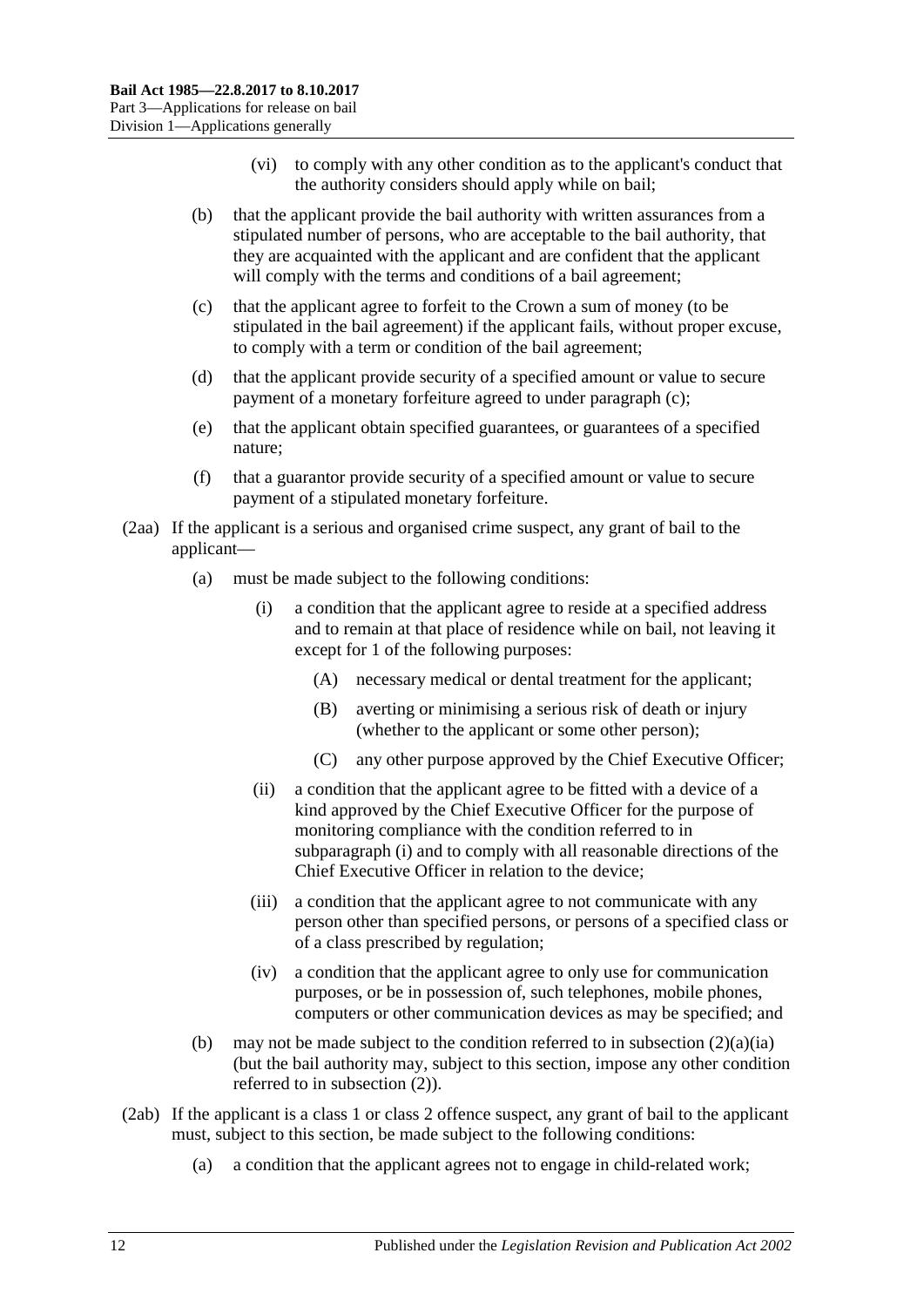- (b) a condition that the applicant agrees not to apply for child-related work.
- (2ac) A bail authority may only vary or revoke conditions imposed in accordance with [subsection](#page-11-2) (2ab) if the bail authority is satisfied that—
	- (a) there are cogent reasons to do so; and
	- (b) the applicant engaging in child-related work will not pose a risk to the safety and well being of children.
- (2ad) If a bail authority varies or revokes a condition imposed by [subsection](#page-11-2) (2ab), the bail authority must make a written record of the reasons for its decision.
- (2a) In deciding on the conditions to be imposed in relation to a grant of bail, a bail authority should give special consideration to any submissions made by the Crown on behalf of a victim of the alleged offence.
- (3) A bail authority should not impose a condition under [subsection](#page-10-5)  $(2)(a)(ia)$  or [\(iii\)](#page-10-6) except on the application, or with the consent, of the Crown.
- (3a) Before a bail authority imposes a condition under [subsection](#page-10-5)  $(2)(a)(ia)$  or  $(2aa)(a)(i)$ , the bail authority should obtain a report (whether oral or in writing) from the Crown on
	- (a) in the case of a condition under [subsection](#page-10-5)  $(2)(a)(ia)$ —the appropriateness of such a condition being imposed in the applicant's case; or
	- (b) in the case of a condition under [subsection](#page-11-1)  $(2aa)(a)(i)$ —whether the place of residence proposed to be specified in the condition is appropriate in the applicant's case.
- (4) A condition (other than a condition as to the conduct of the applicant while on bail) must not be imposed under this section unless the condition is, in the opinion of the bail authority, reasonably necessary to ensure that the applicant complies with the bail agreement.
- (5) A financial condition must not be imposed under this section unless the bail authority is of the opinion that the object of ensuring that the applicant complies with the bail agreement cannot be properly secured by a non-financial condition or combination of non-financial conditions.
- (6) It is a condition of every bail agreement that the person released under the agreement will not leave the State for any reason—
	- (a) if the person is under the supervision of a community corrections officer—without the permission of the Chief Executive (or his or her nominee) of the administrative unit of which the community corrections officer is an officer or employee;
	- (c) in any other case—without the permission of—
		- (i) a judge or magistrate; or
		- (ii) a police officer who is—
			- (A) of or above the rank of sergeant; or
			- (B) the responsible officer for a police station.
- (7) A condition imposed under this section must be stipulated in the bail agreement.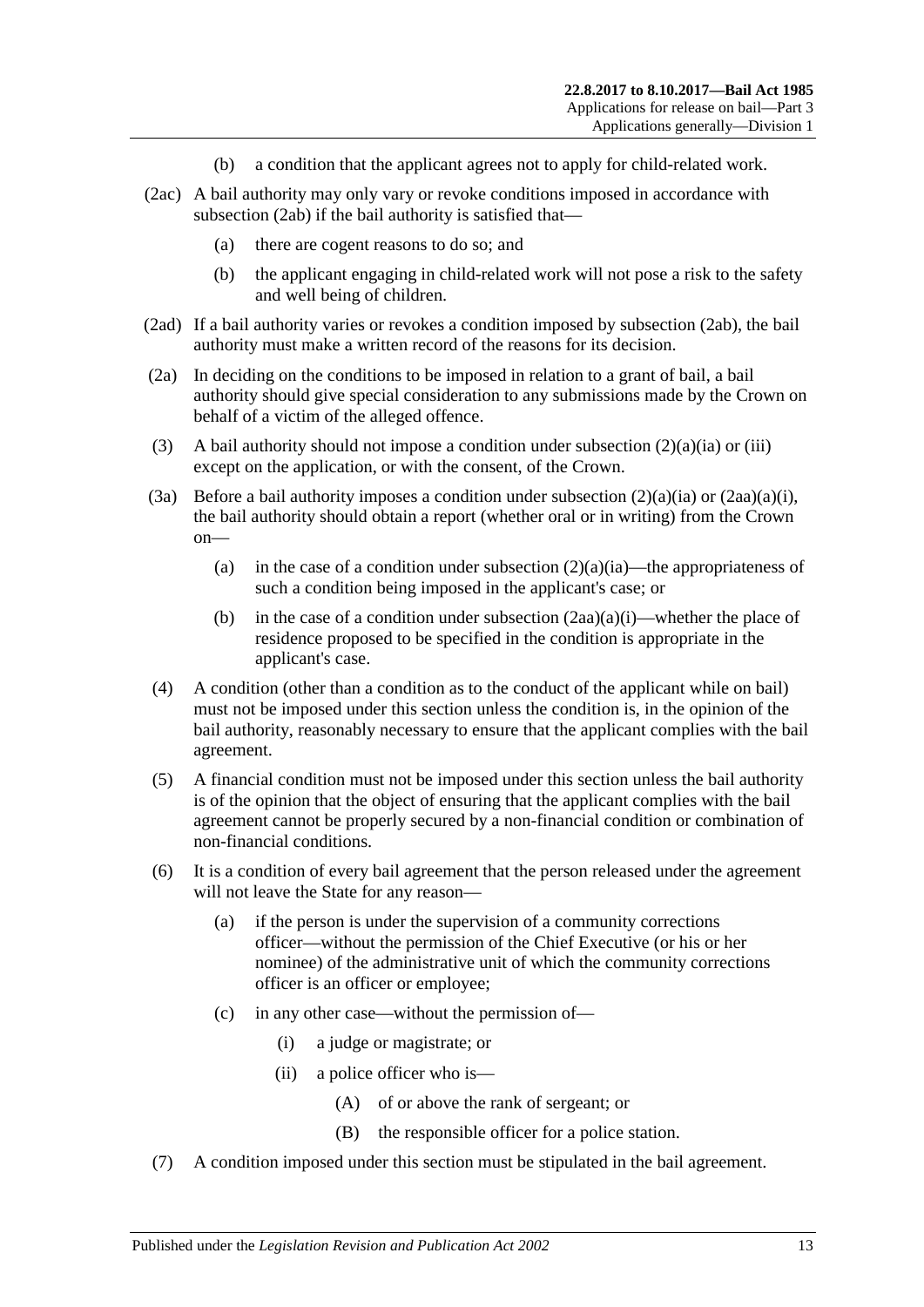- <span id="page-13-0"></span>(7a) If it is a condition of a bail agreement that the person released under the agreement will remain at a particular place of residence, a police officer or a community corrections officer authorised by the Minister for the purpose may enter the residence at any time for the purpose of ascertaining whether or not the person is complying with the condition.
- (7b) A person must not hinder a person referred to in [subsection](#page-13-0) (7a) in the exercise of powers under that subsection.

Maximum penalty: \$2 500.

- (8) If it is a condition of a bail agreement that the person released under the agreement will be under the supervision of a community corrections officer and obey the lawful directions of that officer, the officer to whom the person is assigned for supervision may give reasonable directions—
	- (a) requiring that person to report to the officer on a regular basis; or
	- (b) requiring that person to notify the officer of any change in the person's place of residence, or in the person's employment; or
	- (c) on any other matter stipulated by the bail authority.
- <span id="page-13-1"></span> $(9)$  If—
	- (a) a bail authority imposes a condition under this section; but
	- (b) the applicant remains in custody because the condition is not fulfilled,

the applicant must (if he or she is not sooner released) be brought back before a bail authority for a review of the condition as soon as reasonably practicable and, in any event, within five working days after the condition is imposed.

- (10) A bail authority may, on a review of a condition under [subsection](#page-13-1) (9)—
	- (a) confirm, vary or revoke the condition; and
	- (d) impose any other condition under this section that the bail authority thinks fit.
- (11) If a bail authority imposes a condition requiring a person—
	- (a) to remain at a particular place of residence while on bail; or
	- (b) to be under the supervision of a community corrections officer,

the bail authority must ensure that a copy of the bail agreement is furnished to the relevant responsible Minister.

- (12) A condition of bail may relate to a place or circumstances outside the State.
- (13) In this section—

*child-related work* has the same meaning as in the *[Child Sex Offenders Registration](http://www.legislation.sa.gov.au/index.aspx?action=legref&type=act&legtitle=Child%20Sex%20Offenders%20Registration%20Act%202006)  Act [2006](http://www.legislation.sa.gov.au/index.aspx?action=legref&type=act&legtitle=Child%20Sex%20Offenders%20Registration%20Act%202006)*;

*class 1 offence suspect* means a person who has been charged with a class 1 offence (within the meaning of the *[Child Sex Offenders Registration Act](http://www.legislation.sa.gov.au/index.aspx?action=legref&type=act&legtitle=Child%20Sex%20Offenders%20Registration%20Act%202006) 2006*);

*class 2 offence suspect* means a person who has been charged with a class 2 offence (within the meaning of the *[Child Sex Offenders Registration Act](http://www.legislation.sa.gov.au/index.aspx?action=legref&type=act&legtitle=Child%20Sex%20Offenders%20Registration%20Act%202006) 2006*).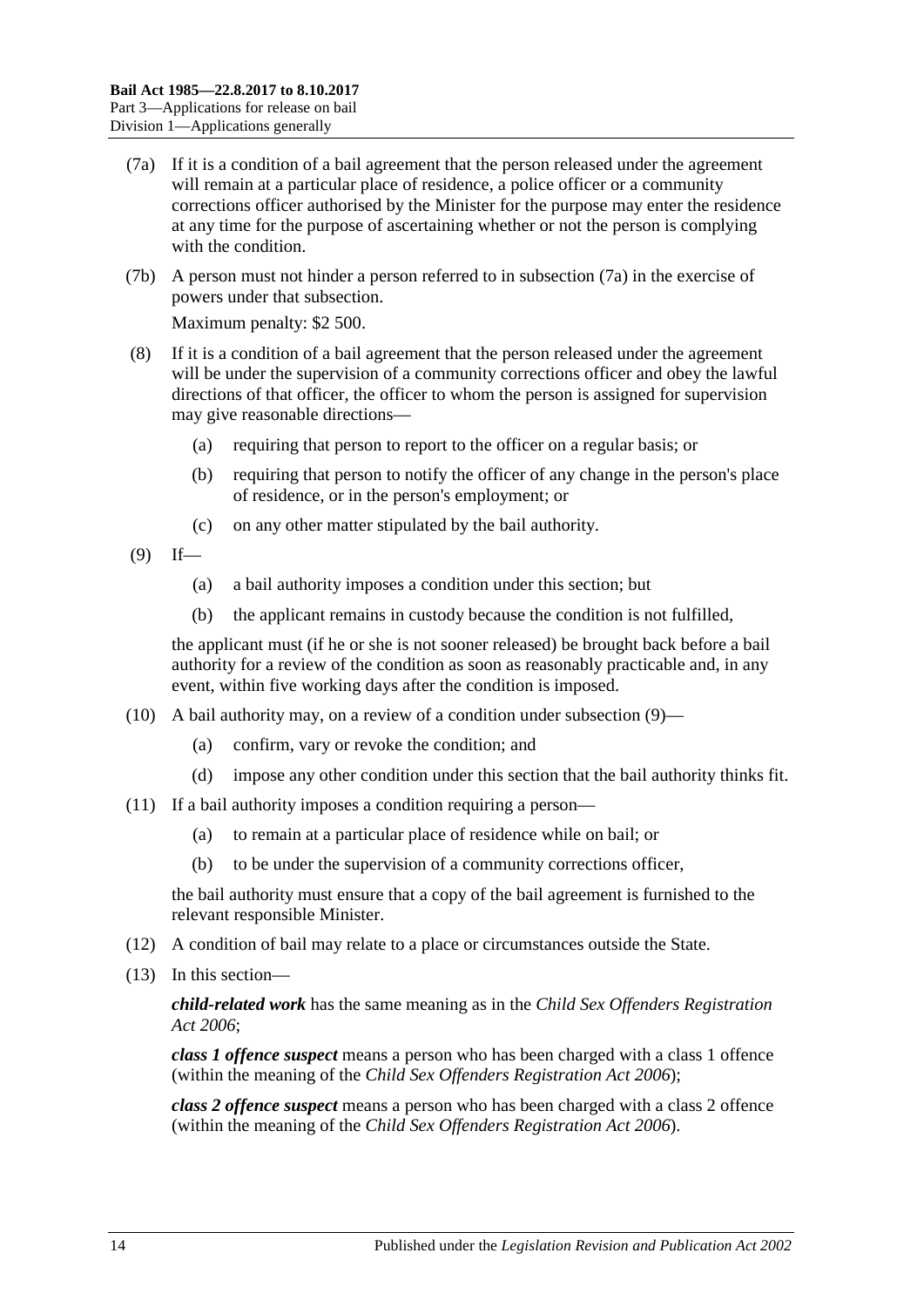## <span id="page-14-4"></span><span id="page-14-0"></span>**11A—Bail authority may direct person to surrender firearm etc**

- (1) A bail authority may, in relation to a grant of bail that is subject to the condition imposed by section  $11(1)(a)$ , direct the person to whom the grant of bail relates to surrender as soon as reasonably practicable at a police station specified by the bail authority any firearm, ammunition or part of a firearm owned or possessed by the person.
- (2) A person who refuses or fails to comply with a direction under [subsection](#page-14-4) (1) is guilty of an offence.

Maximum penalty: \$10 000 or imprisonment for 2 years.

- (3) No criminal liability attaches to a person to the extent that he or she is complying with a direction under this section.
- (4) The Commissioner of Police must deal with any surrendered firearm, ammunition or part of a firearm in accordance with the scheme set out in the regulations.
- (5) No compensation is payable by the Crown in respect of the exercise of a power or function under this section.
- (6) The regulations may provide for the payment, recovery or waiver of fees in respect of this section.

## <span id="page-14-1"></span>**12—Refusal of application**

- (1) If a bail authority decides to refuse an application for release on bail, the bail authority must make a written record of the reasons for its decision.
- (2) The refusal of an application for release on bail does not preclude further applications.

## <span id="page-14-2"></span>**Division 2—Procedure on arrest**

#### <span id="page-14-3"></span>**13—Procedure on arrest**

- (1) If a police officer arrests a person who is, on arrest, eligible to apply for release on bail, the police officer must—
	- (a) as soon as reasonably practicable after delivering the arrested person to a police station or designated police facility after making the arrest, take reasonable steps to ensure that the arrested person (and, if the arrested person is a child, any guardian who is present) understands that the arrested person is entitled to apply for release on bail under this Act; and
	- (b) ensure that the arrested person (and, if the arrested person is a child, any guardian who is present) receives—
		- (i) a written statement, in the prescribed form, explaining how, and to what authorities, an application for release on bail may be made under this Act; and
		- (ii) the appropriate form for making an application for release on bail.
- (2) An eligible person who is a child who has applied unsuccessfully to a police officer for release on bail must, if the child or a guardian so requests, be brought before the Youth Court as soon as practicable for the purpose of making an application for release on bail.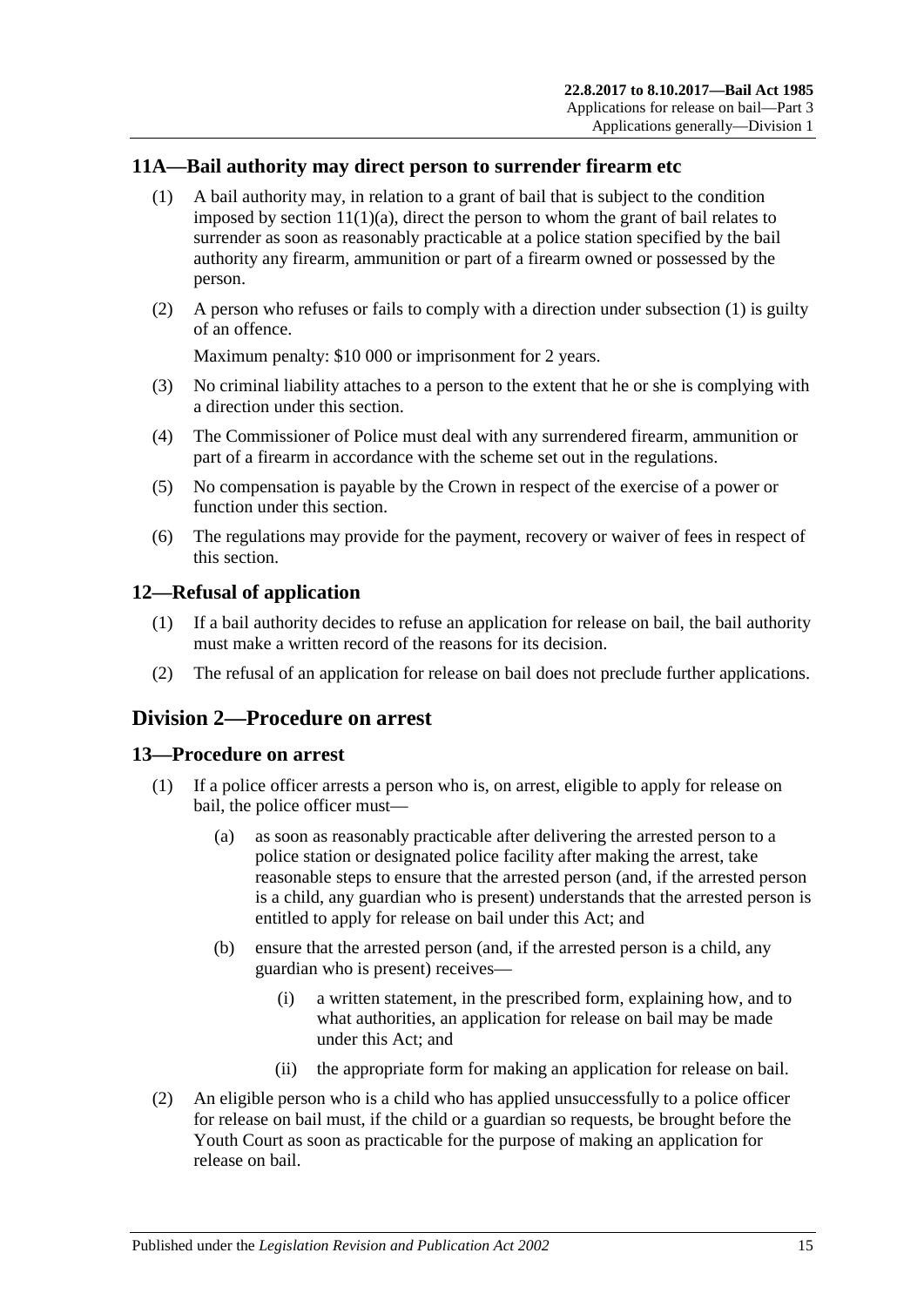- <span id="page-15-2"></span>(3) An eligible person who has been arrested on a charge of an offence must, if not released beforehand, be brought before the appropriate authority on the charge in relation to which he or she was arrested as soon as reasonably practicable but, in any event, not later than 4 pm on the next working day following the day of arrest.
- (4) The appropriate authority before whom a person is brought under [subsection](#page-15-2) (3) must inquire as to whether that person wants to apply for release on bail and, if the person answers in the affirmative, the authority must afford the person a reasonable opportunity to apply for release on bail.
- (5) For the purposes of this section, an eligible person may be brought before the Youth Court or the Magistrates Court—
	- (a) in person or by video link; or
	- (b) if the person is in custody in a police station or designated police facility that is situated in a remote area and there is no video link available—by audio link.
- (6) In this section—

*appropriate authority* means—

- (a) in relation to a child—the Youth Court; and
- (b) in any other case—the Magistrates Court;

*remote area*, in relation to the situation of a police station or designated police facility, means—

- (a) 200 kilometres or more; or
- (b) if some other distance is prescribed by the regulations for the purposes of this definition—that distance,

from the nearest Youth Court or Magistrates Court (as the case requires);

*Youth Court* means the Youth Court of South Australia.

## <span id="page-15-0"></span>**Part 4—Review of decisions of bail authorities**

## <span id="page-15-1"></span>**14—Review of decisions of bail authorities**

- (1) A decision of a bail authority (not being the Supreme Court) is subject to review under this section.
- (2) A review may be carried out under this section on the application of the Crown, the person applying for release on bail or, if the person applying for release on bail is a child, the child or a guardian of the child—
	- (a) by the Supreme Court; or
	- (b) if the decision subject to review is a decision of a police officer or a court constituted of justices—by a magistrate.
- (3) On a review, the reviewing authority will reconsider the application for release on bail and may make any decision on that application that should, in the opinion of the reviewing authority, have been made in the first instance.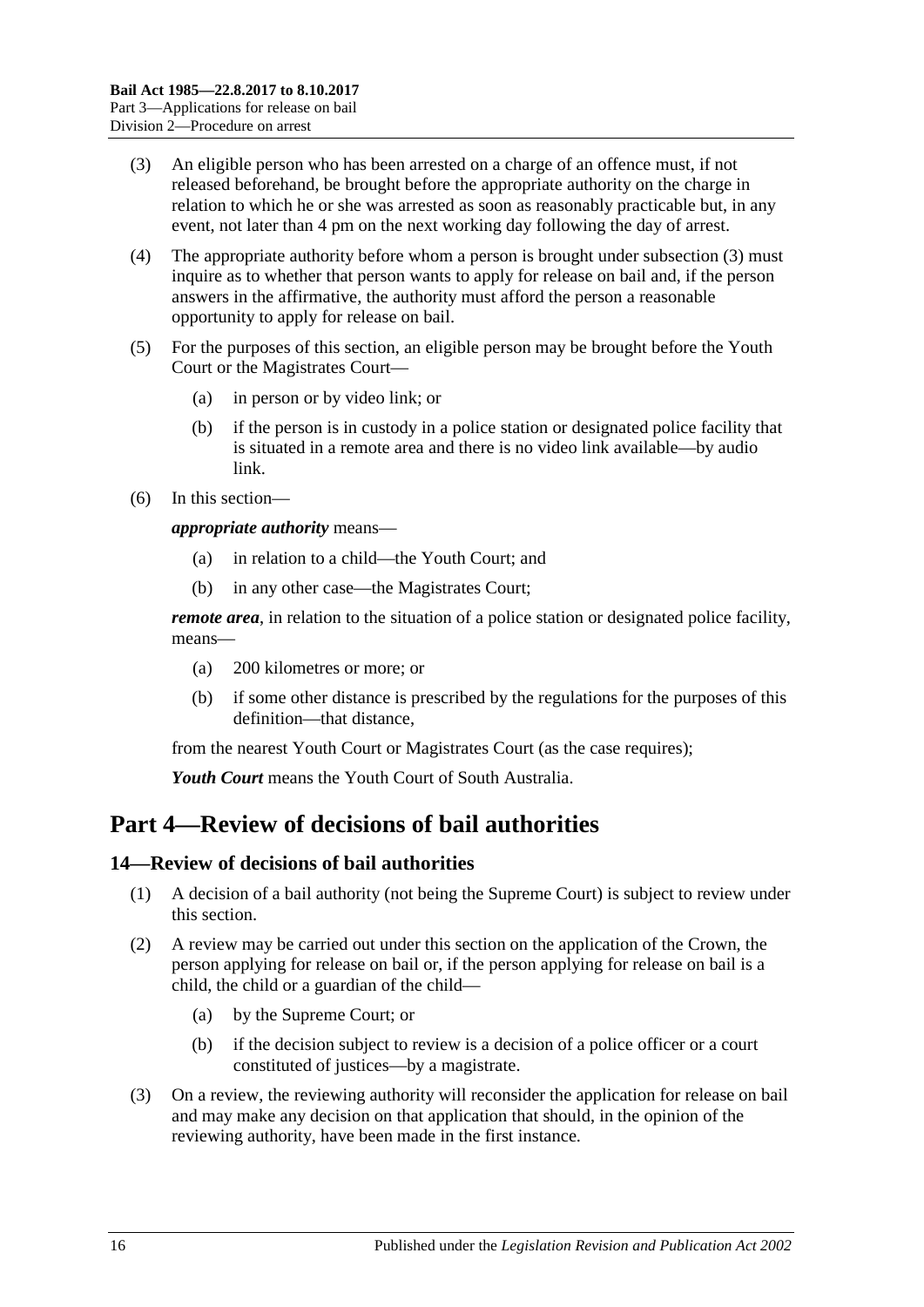- (4) If an application for review of a decision of a bail authority is made, the bail authority must furnish the reviewing authority with any documentary or other material in its possession that may be relevant to the review.
- (5) The reviewing authority must hear and determine an application under this section as expeditiously as possible.

### <span id="page-16-1"></span><span id="page-16-0"></span>**15—Telephone review**

- (1) Subject to this section, if—
	- (a) an arrested person makes an application for release on bail to a police officer or a court constituted of justices; and
	- (b) the person is dissatisfied with the decision made on the application; and
	- (c) there is no magistrate in the vicinity immediately available to review the decision,

the police officer or justices who made the decision must, on the written application of the person, contact a magistrate by telephone for the purpose of having the decision reviewed.

- <span id="page-16-2"></span>(2) An arrested person dissatisfied with a decision made on application to a police officer on arrest who can be brought before the Magistrates Court constituted of a magistrate by not later than 4 pm on the next day following the day of arrest may not, unless he or she is a child, make an application under [subsection](#page-16-1) (1) for a review of the decision.
- (3) If the arrested person is a child, the written application under [subsection](#page-16-1) (1) may be made on behalf of the child by a guardian of the child.
- (4) If, in relation to the original application for bail, compliance with [section](#page-7-5) 8(1) was not required under [section](#page-7-4) 8(1a) in that the application was not required in writing, the application for a telephone review under [subsection](#page-16-1) (1) may be made orally.
- (5) If the police officer who made the decision is not immediately available to contact a magistrate, contact must be made by another police officer of or above the rank of sergeant or the responsible officer for the police station.
- (6) If a magistrate is contacted under [subsection](#page-16-1) (1), the following provisions apply:
	- (a) the magistrate must make such inquiries as the magistrate thinks necessary to satisfy himself or herself of the genuineness of the application for review;
	- (b) the police officer or justices who made the telephone contact must explain to the magistrate—
		- (i) the circumstances of the application for bail; and
		- (ii) the nature of the decision made on the application; and
		- (iii) the reasons for that decision;
	- (c) the magistrate must then speak with the person who applied for bail or any legal practitioner representing or assisting that person, and any other person who may be present and who may, in the opinion of the magistrate, assist in explaining the circumstances of the particular case for the purpose of ensuring that the magistrate is fully informed—
		- (i) of the grounds and circumstances of the application for bail; and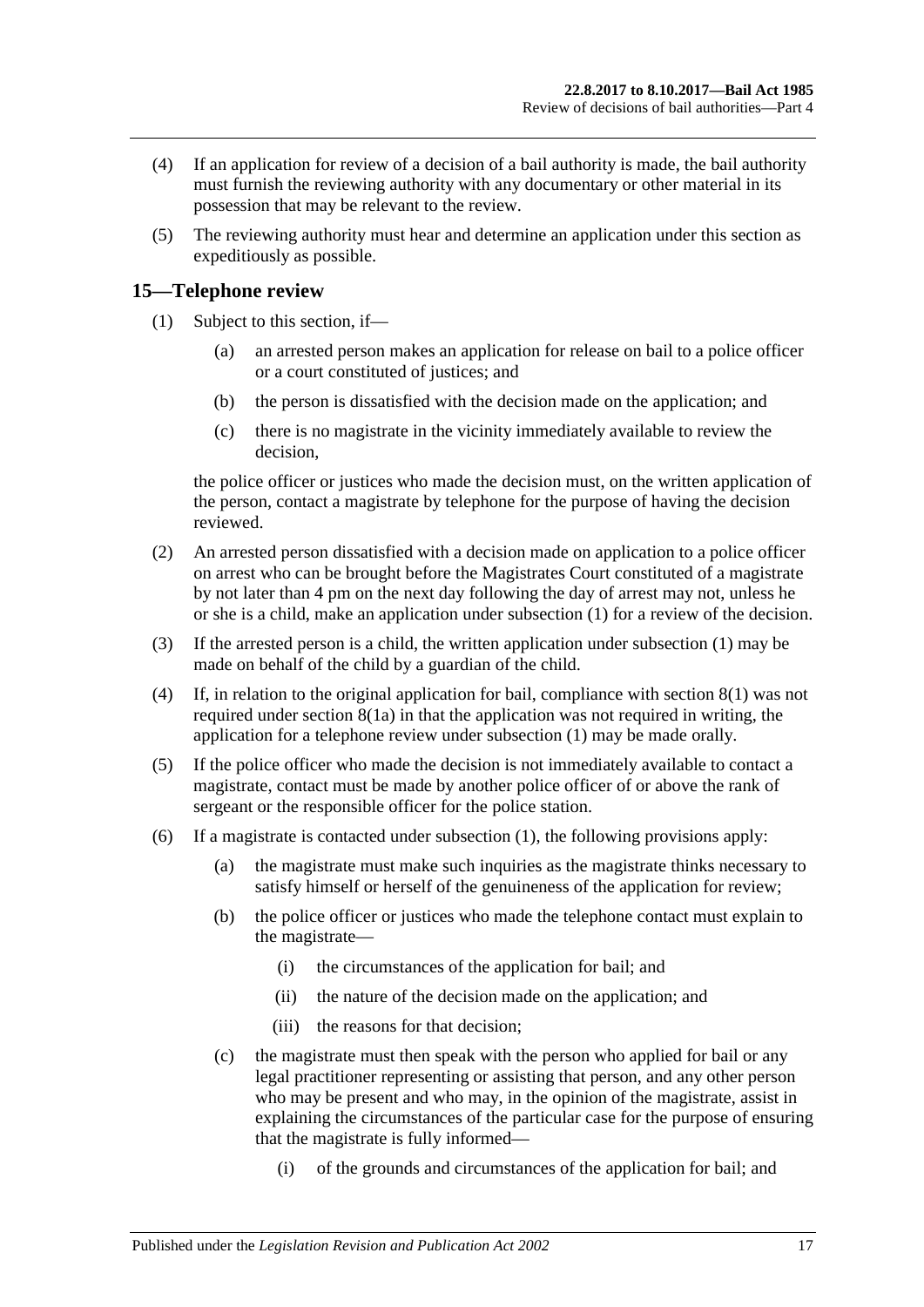- (ii) of the reasons for the applicant's dissatisfaction with the decision taken on the application; and
- (iii) if the applicant is a child—of the circumstances of the child;
- (d) if the decision that is the subject of the review was made by justices—the magistrate must then speak with—
	- (i) if the police officer who appeared before the justices and opposed the application for bail is present and wishes to speak in relation to the application for review—the police officer; or
	- (ii) if that police officer is not immediately available—another police officer who is present and wishes to speak in relation to the application for review;
- (e) the magistrate must then advise the police officer or justices who made the telephone contact of the decision on review, and bail must then be granted or refused in accordance with that decision.
- (7) For the purposes of [subsection](#page-16-2) (2), an arrested person can be brought before the Magistrates Court—
	- (a) in person or by video link; or
	- (b) if the person is in custody in a police station or designated police facility that is situated in a remote area and there is no video link available—by audio link.
- (8) In this section—

*remote area*, in relation to the situation of a police station or designated police facility, means—

- (a) 200 kilometres or more; or
- (b) if some other distance is prescribed by the regulations for the purposes of this definition—that distance,

from the nearest Magistrates Court.

## <span id="page-17-0"></span>**15A—Review of magistrate's decision by Supreme Court**

- (1) Subject to this section, a decision of a magistrate on a review of a decision of a bail authority is subject to review by the Supreme Court.
- (2) A review may be carried out under this section on the application of the Crown, the person applying for release on bail or, if the person applying for release on bail is a child, the child or a guardian of the child.
- (3) A review under this section may only occur with the permission of the Supreme Court (which should only be granted if it appears that there may have been some error of law or fact).

## <span id="page-17-1"></span>**16—Stay of release on application for review**

- (1) Despite any other provision of this Act, if—
	- $(a)$ 
		- (i) a bail authority decides to release a person on bail; or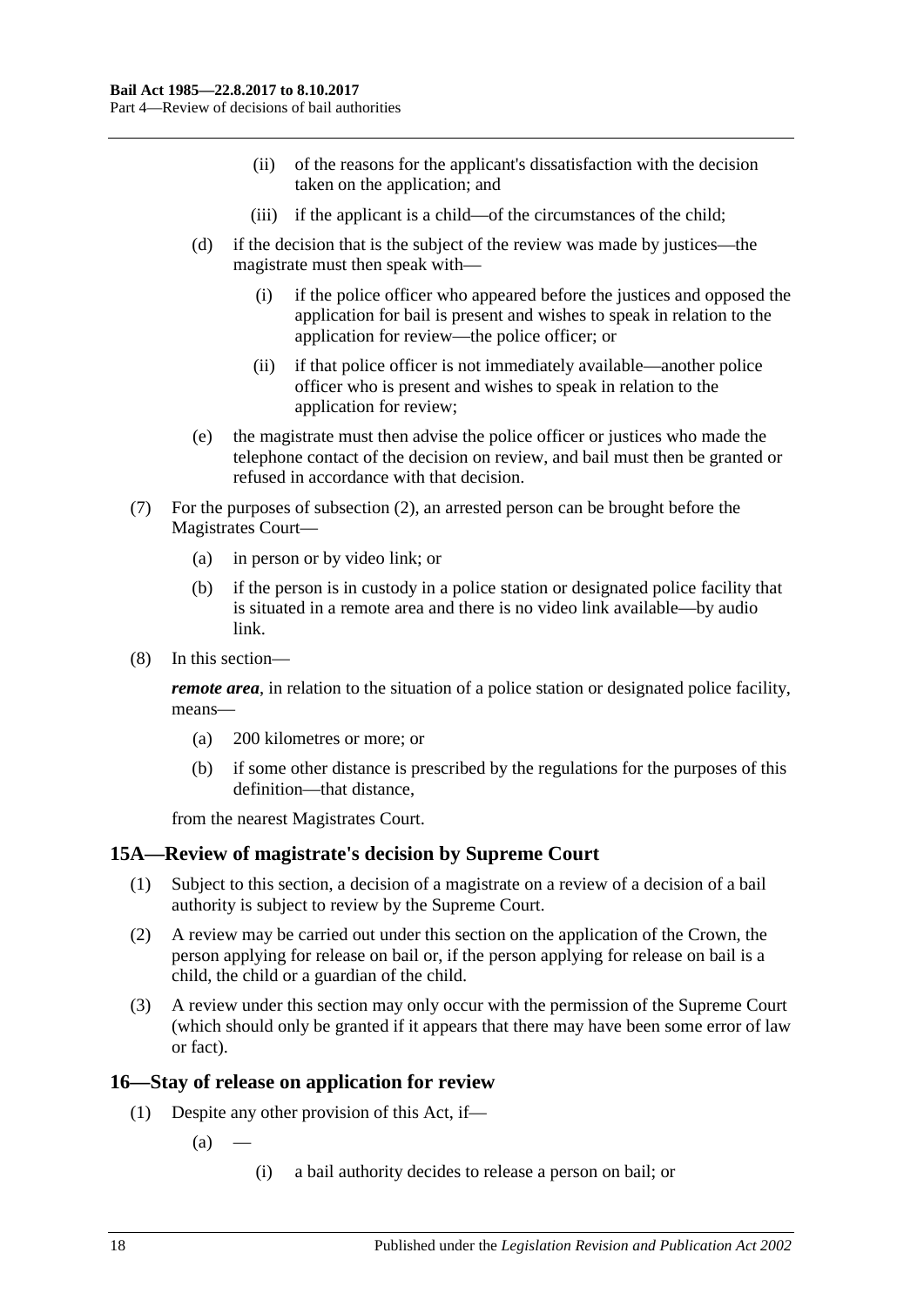- (ii) on a review by a magistrate of a decision of a bail authority, the magistrate decides to release a person on bail; and
- (b) a police officer or counsel on behalf of the Crown immediately indicates that an application for review of the decision will be made under this Part,

the release must be deferred.

- <span id="page-18-2"></span>(2) The period of deferral ends—
	- (a) if an application for a review is to be made—
		- (i) if the reviewing authority is satisfied that there is proper reason to fix a period longer than 72 hours for the period of deferral—at the end of the fixed period; or
		- (ii) in any other case—
			- (A) on the completion of the review; or
			- (B) when 72 hours elapses,
			- whichever occurs first; or
	- (b) if the Crown does not intend to proceed with the review—
		- (i) when the notice of discontinuance is filed on behalf of the Crown with the bail authority; or
		- (ii) when 72 hours elapses,

whichever occurs first.

- (3) If a person is released on bail under [subsection](#page-18-2) (2) (other than on the completion of a review), the conditions of bail are those that would have applied had the person's release not been deferred.
- (4) In this section—

*reviewing authority* means a magistrate or the Supreme Court, as the case may be.

## <span id="page-18-0"></span>**Part 5—Enforcement and termination of bail**

#### <span id="page-18-1"></span>**17—Non-compliance with bail agreement constitutes offence**

(1) A person who, without reasonable excuse, contravenes or fails to comply with a term or condition of a bail agreement is guilty of an offence.

Maximum penalty: \$10 000 or imprisonment for 2 years.

- (2) A penalty imposed under this section must not exceed the maximum penalty that may be imposed for the principal offence.
- (3) A penalty imposed under this section is in addition to any pecuniary forfeiture that the convicted person suffers or may suffer in consequence of the offence.
- (4) A reference in this section to the principal offence is a reference to—
	- (a) the offence with which the person released on bail was charged; or
	- (b) if that person was charged with a number of offences—that one of the offences that attracts the highest penalty.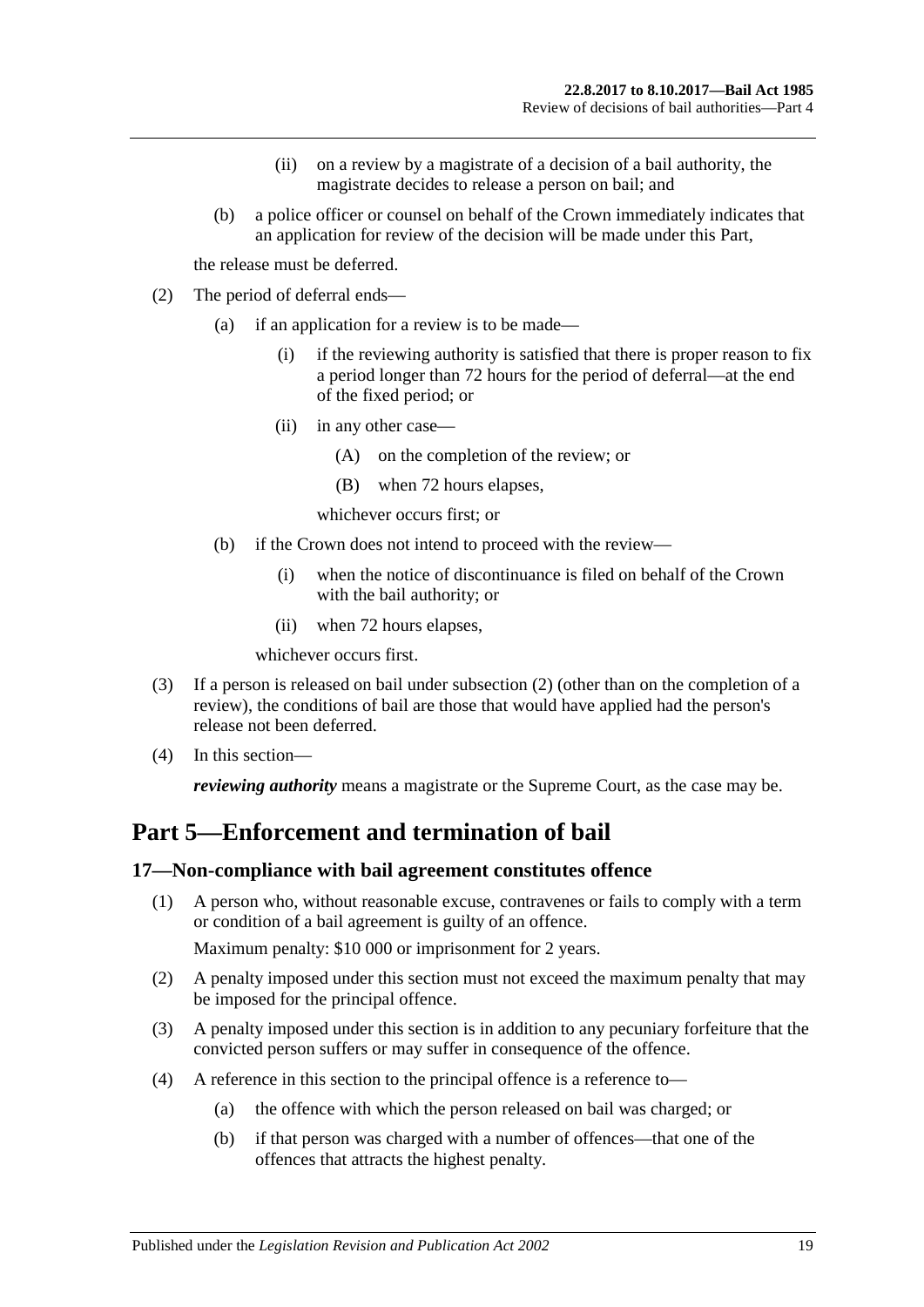## <span id="page-19-0"></span>**17A—Guarantor must inform member of police force if person fails to comply with bail agreement**

If a guarantor knows, or has reasonable cause to suspect, that the person released under the bail agreement has failed to comply with a term or condition of the agreement in relation to which his or her guarantee has been given, the guarantor must take reasonable steps to inform a police officer that the failure has, or may have, occurred.

Maximum penalty: \$1 250.

### <span id="page-19-1"></span>**18—Arrest of eligible person on non-compliance with bail agreement**

- (1) If it appears to a court or justice that a person released on bail has contravened or failed to comply with a term or condition of a bail agreement, it may—
	- (a) revoke the bail agreement; and
	- (b) if it appears necessary or desirable to do so—issue a warrant for the person's arrest.
- <span id="page-19-3"></span>(2) A police officer may arrest without warrant a person released on bail if he or she has reasonable grounds for believing that the person—
	- (a) intends to abscond; or
	- (b) is contravening or failing to comply with a bail agreement; or
	- (c) has contravened or failed to comply with a bail agreement.
- (3) A person who is arrested without warrant pursuant to [subsection](#page-19-3) (2) must, after being delivered into custody at a police station or designated police facility, be brought as soon as practicable before—
	- (a) the court before which the person is bound to appear; or
	- (b) the Magistrates Court.

### <span id="page-19-4"></span><span id="page-19-2"></span>**19—Estreatment**

- (1) If a person who has been released under a bail agreement contravenes or fails to comply with a term or condition of the agreement—
	- (a) the court before which that person is bound to appear; or
	- (b) the Magistrates Court,

may, on the application of the Crown or on its own initiative, order that a pecuniary forfeiture stipulated in a bail agreement or a guarantee be carried into effect.

- (2) An order for pecuniary forfeiture under [subsection](#page-19-4) (1) may provide that the order is not to be carried into effect until a subsequent day to be fixed by the court making the order.
- (3) If a court makes an order under this section, the court may at any time for any sufficient reason, on the application of the person in relation to whom the order is made or on its own initiative—
	- (a) reduce the amount of the forfeiture as stipulated in the bail agreement or guarantee; or
	- (b) rescind its order.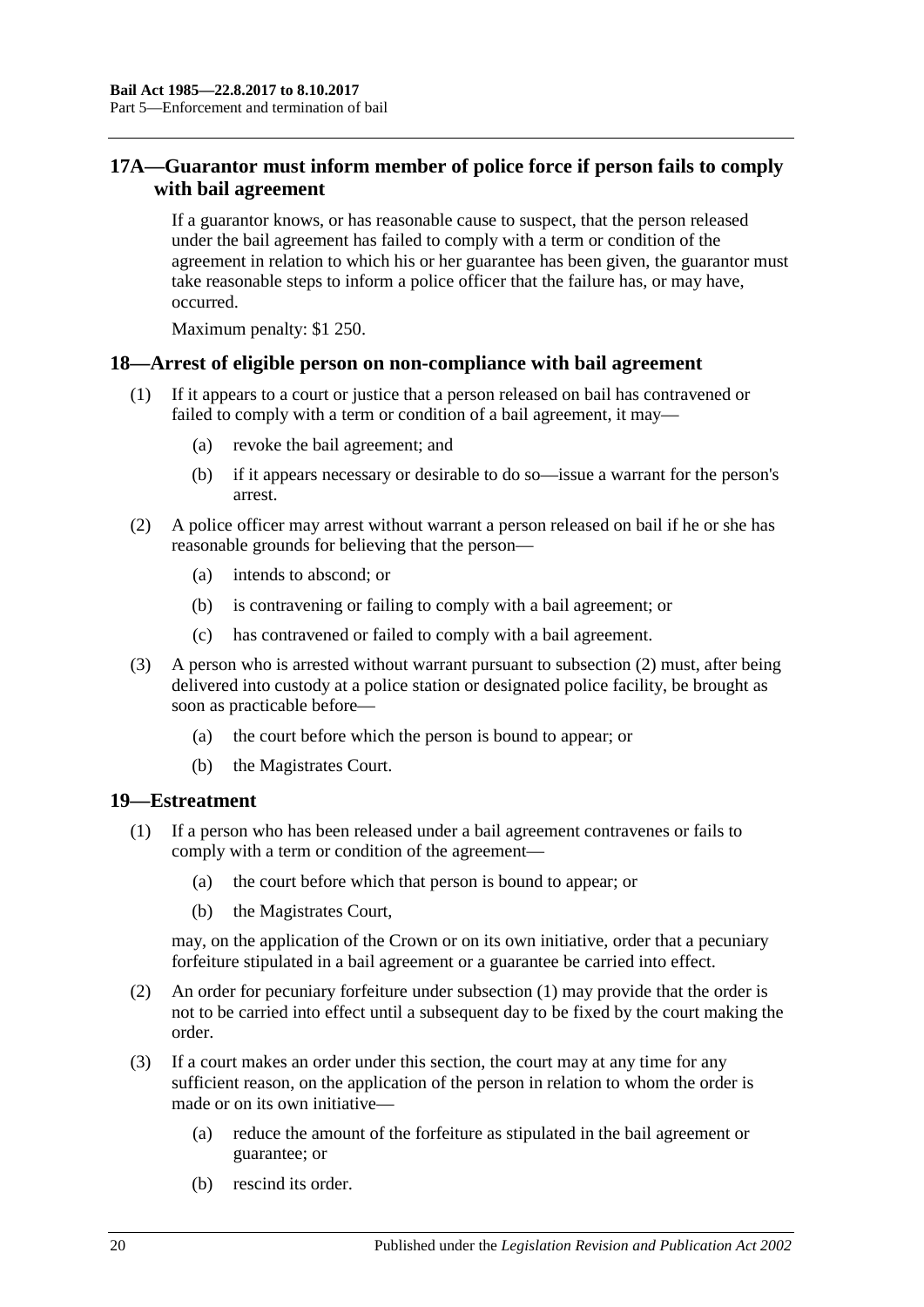- (3a) A court that makes an order under this section may allow time for payment of the amount forfeited and, if appropriate, direct that the amount be paid in instalments.
- (4) The amount of a pecuniary forfeiture that is carried into effect pursuant to an order under this section may be recovered as a fine.

#### <span id="page-20-0"></span>**19A—Arrest of person who is serious and organised crime suspect**

If it appears to a court that—

- (a) the matters referred to in section  $3A(1)(a)$ , [\(b\)](#page-3-5) and [\(c\)](#page-3-6) apply in relation to a person who has been released on bail; but
- (b) no application was made by a police officer to the bail authority for a determination to that effect,

the court may—

- (c) revoke the bail agreement; and
- (d) if it appears necessary or desirable to do so—issue a warrant for the person's arrest.

#### <span id="page-20-1"></span>**20—Termination of bail agreement**

When a person who is on bail is sentenced, or discharged without sentence, the bail agreement and guarantees (if any) terminate.

## <span id="page-20-2"></span>**Part 6—Miscellaneous**

#### <span id="page-20-3"></span>**21—Evidence**

An apparently genuine document purporting to be a bail agreement or guarantee, or a copy of a bail agreement or guarantee, will be accepted by any court or justice as evidence of the bail agreement or guarantee and of its terms and conditions.

### <span id="page-20-4"></span>**21A—Applications on behalf of the Crown**

An application may be made or a consent given under this Act on behalf of the Crown  $by-$ 

- (a) the Director of Public Prosecutions; or
- (b) a person acting on the instructions of the Crown; or
- (c) any police officer.

#### <span id="page-20-5"></span>**21B—Intervention programs**

- (1) When a court releases a person who has been charged with an offence on bail, the court may make it a condition of the bail agreement that the person undertake an intervention program.
- (2) Before imposing any such condition, the court must—
	- (a) satisfy itself that—
		- (i) the person is eligible for the services to be included on the program in accordance with applicable eligibility criteria (if any); and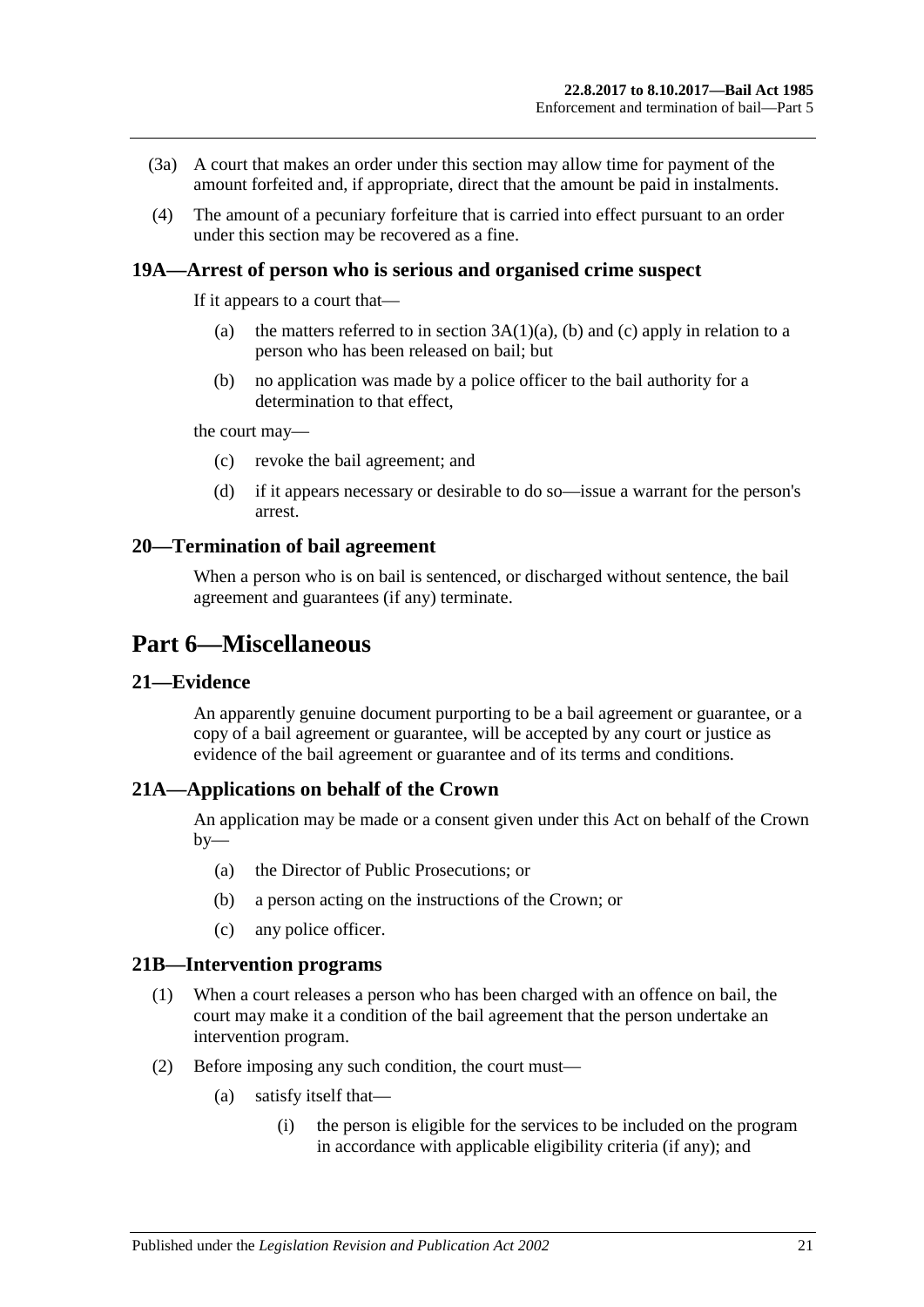- (ii) those services are available for the person at a suitable time and place; and
- (b) give consideration to any representations made by the person in relation to the program.
- (3) The court may make appropriate orders for assessment of the person to determine—
	- (a) a form of intervention program that is appropriate for the person; and
	- (b) the person's eligibility for the services included on the program,

and may release the person on bail on condition that he or she undertake the assessment as ordered.

- <span id="page-21-1"></span>(4) If a bail agreement contains a condition under this section—
	- (a) the person released on bail under the agreement must comply with conditions regulating his or her participation in the assessment or intervention program notified from time to time by the person's case manager; and
	- (b) a failure to comply with a requirement under [paragraph](#page-21-1) (a) may be regarded as a breach of a condition of the bail agreement.
- (5) The court may, at any time, on application by a person released on bail on condition that he or she participate in an assessment or intervention program, make an order revoking or varying the condition.
- (6) If an intervention program manager considers that—
	- (a) a person has failed to comply with a condition regulating the person's participation in an assessment or intervention program; and
	- (b) the failure to comply (of itself or in connection with other matters) suggests that the person is unwilling to participate in the assessment or program as directed,

the manager must refer the matter to the court and the court must then determine whether the failure to comply constitutes a breach of the bail agreement.

- (7) A certificate apparently signed—
	- (a) by an intervention program manager as to—
		- (i) whether the services to be included on a program are available for a particular person and, if so, when they will be available; or
		- (ii) whether a particular person is eligible for the services to be included on a program; or
	- (b) by a case manager as to whether a particular person has complied with conditions regulating his or her participation in an assessment or intervention program,

is admissible as evidence of the matter so certified.

#### <span id="page-21-0"></span>**21C—Power of delegation—intervention program manager**

- (1) An intervention program manager may, by instrument in writing, delegate a power or function under this Act—
	- (a) to a particular person; or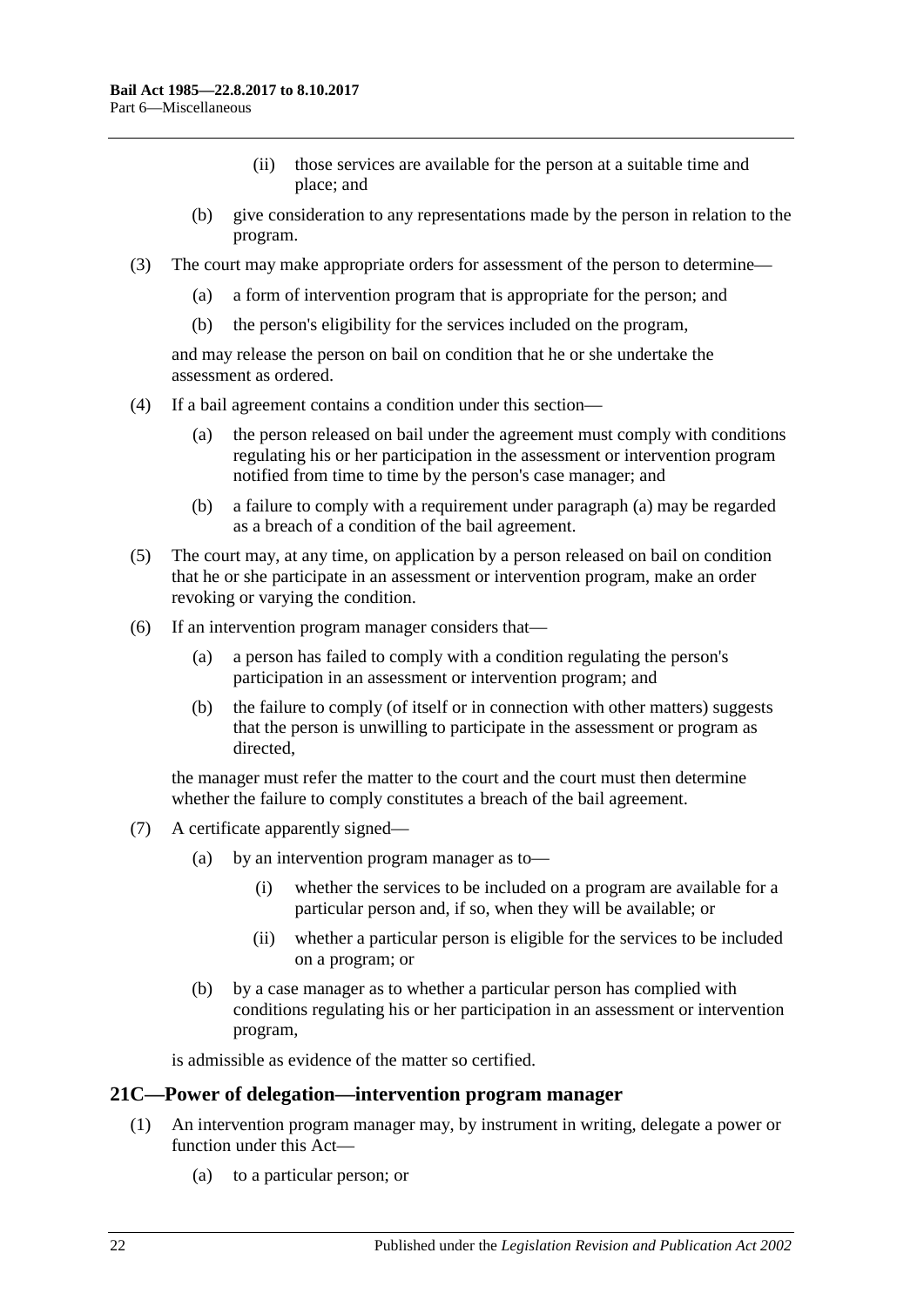- (b) to the person for the time being performing particular duties or holding or acting in a particular position.
- (2) A power or function so delegated under this section may, if the instrument of delegation so provides, be further delegated.
- (3) A delegation—
	- (a) may be absolute or conditional; and
	- (b) does not derogate from the power of the delegator to act in a matter; and
	- (c) is revocable at will.

#### <span id="page-22-0"></span>**22—False information on bail applications**

A person who provides false information in an application for release on bail knowing it to be false is guilty of an offence.

Maximum penalty: \$1 250.

#### <span id="page-22-1"></span>**23—Period of release on bail not to count as part of sentence**

If a person under sentence of imprisonment is released on bail pending the hearing and determination of an appeal, the period of release does not count as part of the sentence.

### <span id="page-22-2"></span>**23A—Bail authority to consider intervention orders**

- (1) If a police officer or a person representing the Crown in bail proceedings is made aware that the victim of the alleged offence, or a person otherwise connected with proceedings for the alleged offence, feels a need for protection from the alleged offender or any other person associated with the alleged offender—
	- (a) the police officer or other person must ensure that the perceived need for protection is brought to the attention of the bail authority; and
	- (b) the bail authority must consider—
		- (i) if the bail authority is a court—whether to issue an intervention order in accordance with this section; or
		- (ii) in any other case—whether to apply to the Magistrates Court for an intervention order under the *[Intervention Orders \(Prevention of](http://www.legislation.sa.gov.au/index.aspx?action=legref&type=act&legtitle=Intervention%20Orders%20(Prevention%20of%20Abuse)%20Act%202009)  [Abuse\) Act](http://www.legislation.sa.gov.au/index.aspx?action=legref&type=act&legtitle=Intervention%20Orders%20(Prevention%20of%20Abuse)%20Act%202009) 2009*.
- (2) If an applicant for bail is a serious and organised crime suspect, the bail authority must, on its own initiative, consider—
	- (a) if the bail authority is a court—whether to issue an intervention order in accordance with this section; or
	- (b) in any other case—whether to apply to the Magistrates Court for an intervention order under the *[Intervention Orders \(Prevention of Abuse\)](http://www.legislation.sa.gov.au/index.aspx?action=legref&type=act&legtitle=Intervention%20Orders%20(Prevention%20of%20Abuse)%20Act%202009)  Act [2009](http://www.legislation.sa.gov.au/index.aspx?action=legref&type=act&legtitle=Intervention%20Orders%20(Prevention%20of%20Abuse)%20Act%202009)*.
- (3) A court may, when determining a bail application, exercise the powers of the Magistrates Court to issue against the applicant or any person associated with the applicant, an intervention order under the *[Intervention Orders \(Prevention of Abuse\)](http://www.legislation.sa.gov.au/index.aspx?action=legref&type=act&legtitle=Intervention%20Orders%20(Prevention%20of%20Abuse)%20Act%202009)  Act [2009](http://www.legislation.sa.gov.au/index.aspx?action=legref&type=act&legtitle=Intervention%20Orders%20(Prevention%20of%20Abuse)%20Act%202009)* as if an application had been made under that Act against the applicant or other person.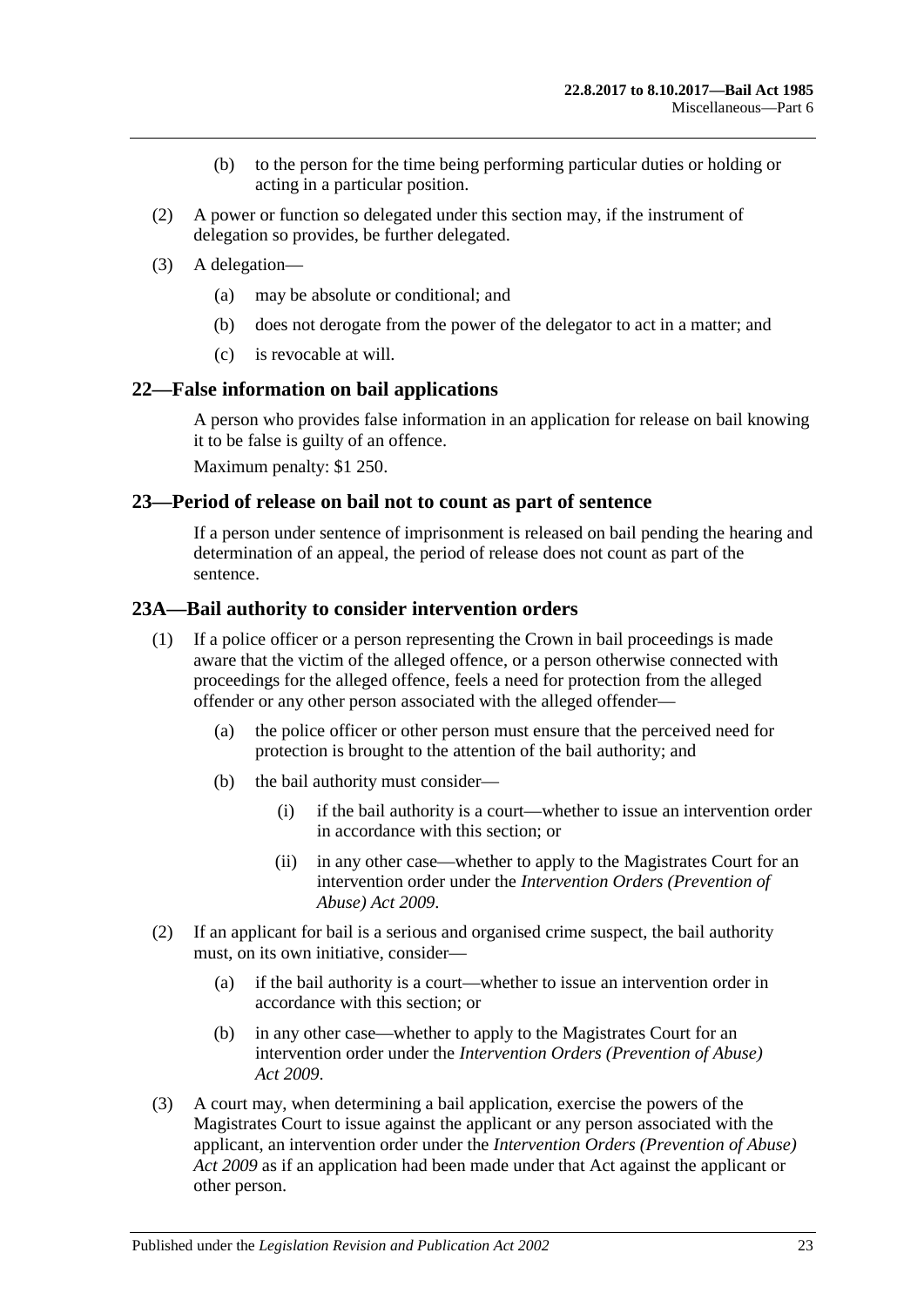(4) An order issued under this section has effect as an intervention order under the *[Intervention Orders \(Prevention of Abuse\) Act](http://www.legislation.sa.gov.au/index.aspx?action=legref&type=act&legtitle=Intervention%20Orders%20(Prevention%20of%20Abuse)%20Act%202009) 2009*.

### <span id="page-23-0"></span>**24—Act not to affect provisions relating to intervention and restraining orders**

Except as provided in [section](#page-22-2) 23A, nothing in this Act affects the operation of—

- (a) the *[Intervention Orders \(Prevention of Abuse\) Act](http://www.legislation.sa.gov.au/index.aspx?action=legref&type=act&legtitle=Intervention%20Orders%20(Prevention%20of%20Abuse)%20Act%202009) 2009*; or
- (b) the provisions of the *[Summary Procedure Act](http://www.legislation.sa.gov.au/index.aspx?action=legref&type=act&legtitle=Summary%20Procedure%20Act%201921) 1921* relating to restraining orders.

## <span id="page-23-1"></span>**25—Non-application of 48 Geo. III c. 58 in this State**

The Act of the Imperial Parliament 48 Geo. III c. 58 has no further force or effect in this State.

#### <span id="page-23-2"></span>**26—Regulations**

The Governor may make such regulations as are contemplated by this Act or as are necessary or expedient for the purposes of this Act.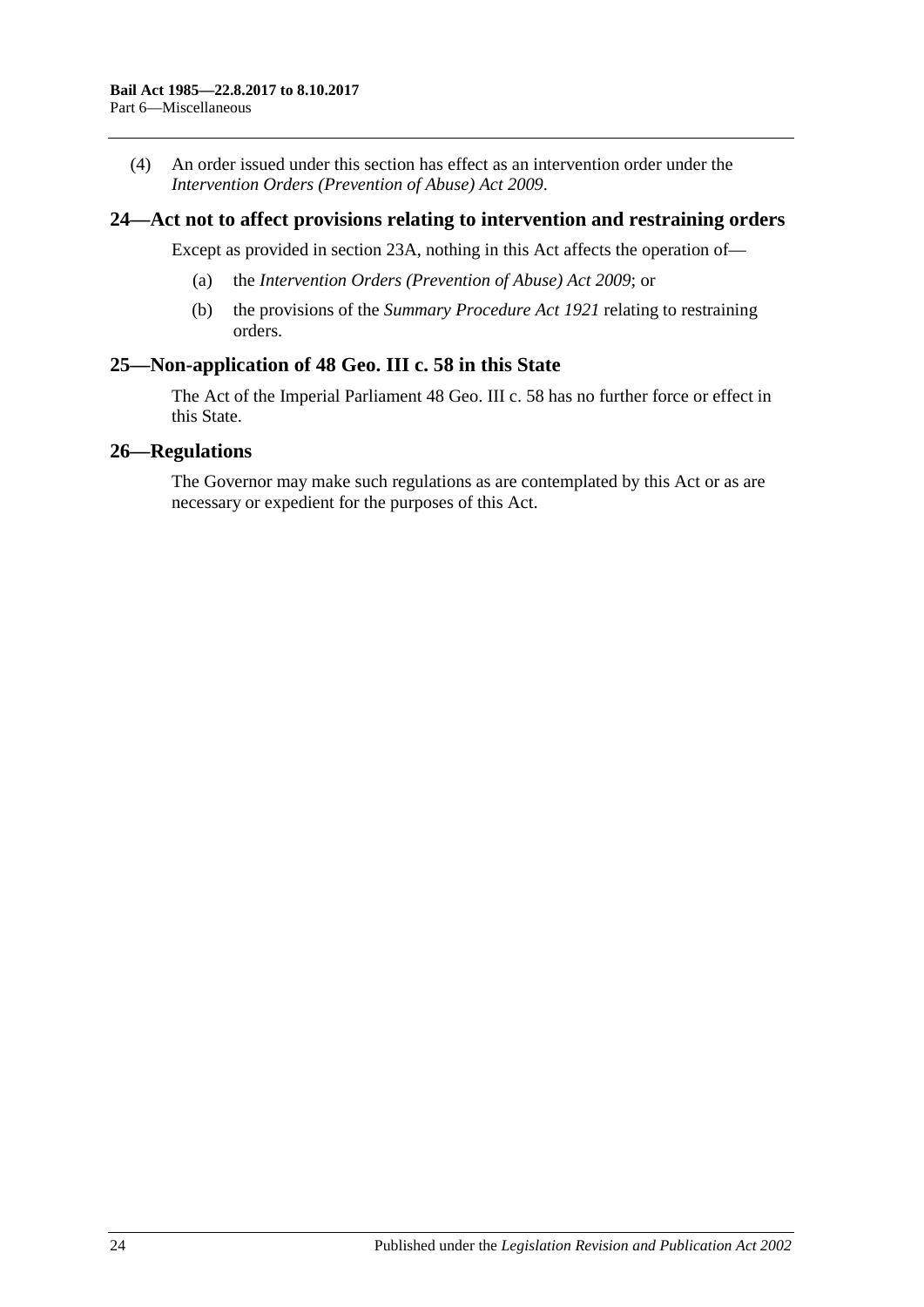## <span id="page-24-0"></span>**Legislative history**

## **Notes**

- Amendments of this version that are uncommenced are not incorporated into the text.
- Please note—References in the legislation to other legislation or instruments or to titles of bodies or offices are not automatically updated as part of the program for the revision and publication of legislation and therefore may be obsolete.
- Earlier versions of this Act (historical versions) are listed at the end of the legislative history.
- For further information relating to the Act and subordinate legislation made under the Act see the Index of South Australian Statutes or www.legislation.sa.gov.au.

## **Principal Act and amendments**

New entries appear in bold.

| Year | No | Title                                                                                           | Assent     | Commencement                                                           |
|------|----|-------------------------------------------------------------------------------------------------|------------|------------------------------------------------------------------------|
| 1985 | 5  | Bail Act 1985                                                                                   | 7.3.1985   | 7.7.1985 (Gazette 9.5.1985 p1399)                                      |
| 1986 | 33 | Statutes Amendment (Children's Bail) 10.4.1986<br>Act 1986                                      |            | 30.3.1987 (Gazette 26.2.1987 p440)                                     |
| 1987 | 32 | <b>Bail Act Amendment Act 1987</b>                                                              | 23.4.1987  | 4.10.1987 (Gazette 30.7.1987 p273)                                     |
| 1990 | 23 | <b>Statute Law Revision Act 1990</b>                                                            | 26.4.1990  | Sch 2-29.6.1990 (Gazette 14.6.1990<br>p1606)                           |
| 1991 | 49 | Director of Public Prosecutions<br>Act 1991                                                     | 21.11.1991 | 6.7.1992 (Gazette 25.6.1992 p1869)                                     |
| 1991 | 69 | <b>Statutes Repeal and Amendment</b><br>(Courts) Act 1991                                       | 12.12.1991 | 6.7.1992 (Gazette 2.7.1992 p209)                                       |
| 1993 | 62 | <b>Statutes Amendment (Courts)</b><br>Act 1993                                                  | 27.5.1993  | ss 19–23–1.7.1993 (Gazette 24.6.1993<br>p2047)                         |
| 1993 | 94 | <b>Statutes Repeal and Amendment</b><br>(Children's Protection and Young<br>Offenders) Act 1993 | 4.11.1993  | 1.1.1994 (Gazette 4.11.1993 p2177)                                     |
| 1994 | 22 | Domestic Violence Act 1994                                                                      | 26.5.1994  | 1.8.1994 (Gazette 14.7.1994 p68)                                       |
| 1995 | 27 | <b>Statutes Amendment</b><br>(Attorney-General's Portfolio)<br>Act 1995                         | 27.4.1995  | ss 4-11-10.7.1995 (Gazette 29.6.1995<br><i>p</i> 2973)                 |
| 1996 | 67 | <b>Statutes Amendment</b><br>(Attorney-General's Portfolio)<br>Act 1996                         | 15.8.1996  | ss 4 & 5-17.10.1996 (Gazette<br>17.10.1996 p1361)                      |
| 1999 | 42 | <b>Statutes Amendment and Repeal</b><br>(Justice Portfolio) Act 1999                            | 5.8.1999   | Pt 3 (ss $5-10$ )-1.9.2000 (Gazette<br>11.5.2000 p2472)                |
| 2005 | 49 | <b>Statutes Amendment (Intervention</b><br>Programs and Sentencing Procedures)<br>Act 2005      | 27.10.2005 | Pt 2 (ss $4 \& 5$ ) and Sch 1-19.12.2005<br>(Gazette 15.12.2005 p4326) |
| 2005 | 56 | Justices of the Peace Act 2005                                                                  | 17.11.2005 | Sch 2 (cl 7)-1.7.2006 (Gazette<br>22.6.2006 p2012)                     |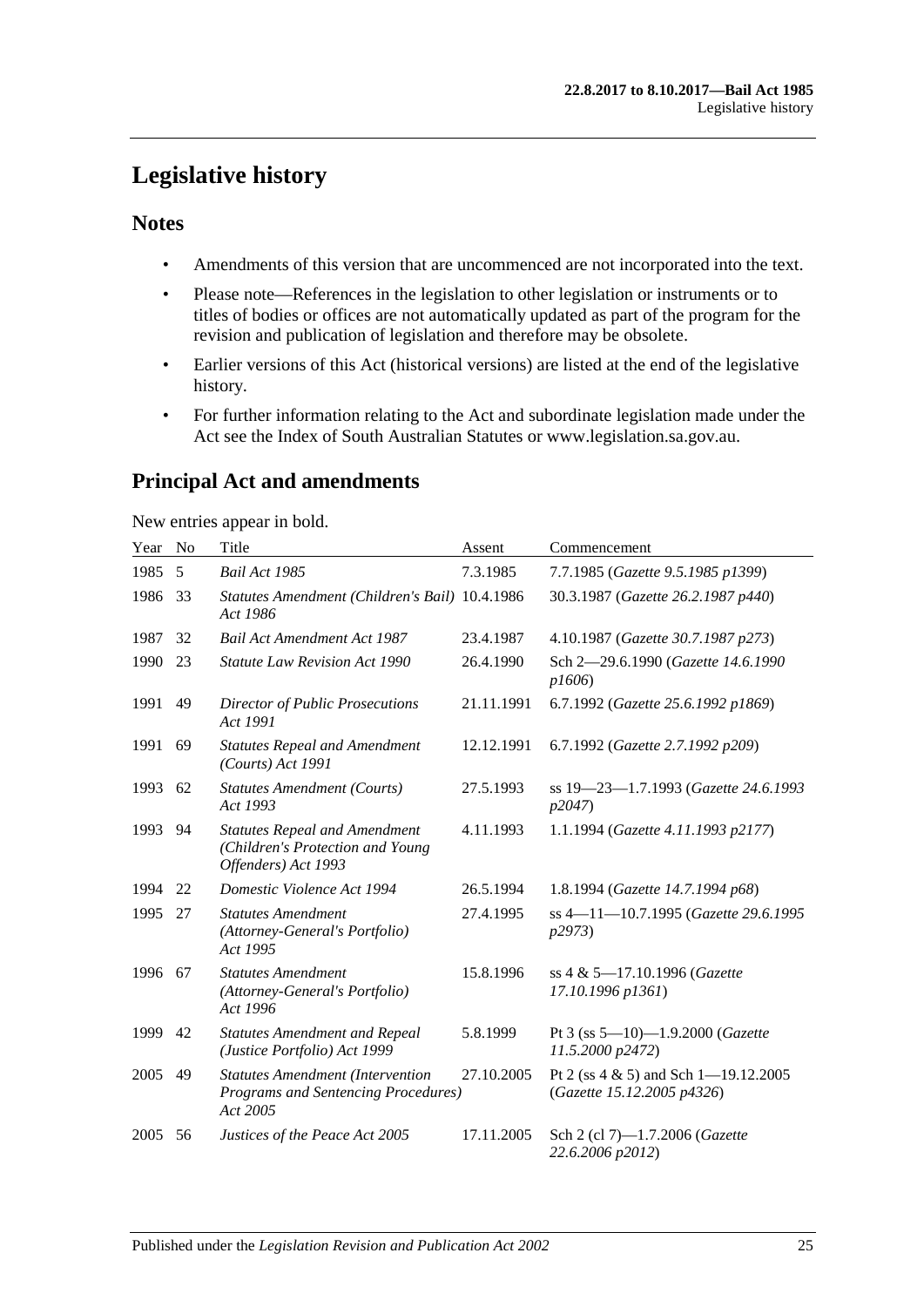#### **Bail Act 1985—22.8.2017 to 8.10.2017**

Legislative history

| 2017 | 34 | <b>Bail (Miscellaneous) Amendment</b><br>Act 2017                                  | 22.8.2017  | 22.8.2017 except Pt 3-9.10.2017<br>(Gazette 4.10.2017 p4231) |
|------|----|------------------------------------------------------------------------------------|------------|--------------------------------------------------------------|
| 2017 | 18 | Summary Procedure (Indictable<br>Offences) Amendment Act 2017                      | 14.6.2017  | Sch 2 (cll $1, 2 \& 41$ )—uncommenced                        |
| 2016 | 62 | <b>Statutes Amendment (Courts and</b><br>Justice Measures) Act 2016                | 8.12.2016  | Pt 2 (ss 4 & 5)-8.12.2016: s 2(1)                            |
| 2015 | 46 | Firearms Act 2015                                                                  | 17.12.2015 | Sch 1 (cl 2)-1.7.2017 (Gazette<br>27.6.2017 p2619)           |
| 2015 | 14 | Intervention Orders (Prevention of<br>Abuse) (Miscellaneous) Amendment<br>Act 2015 | 9.7.2015   | Sch 1 (cl 1)-1.12.2015 (Gazette<br>19.11.2015 p4975)         |
| 2015 | 13 | Criminal Law (High Risk Offenders)<br>Act 2015                                     | 9.7.2015   | Sch 1 (cl 2)-25.1.2016 (Gazette<br>11.11.2015 p4886)         |
| 2013 | 60 | <b>Statutes Amendment (Arrest</b><br>Procedures and Bail) Act 2013                 | 7.11.2013  | Pt 2 (ss 4-13) & Sch 1-1.10.2014<br>(Gazette 4.9.2014 p4244) |
| 2013 | 41 | Child Sex Offenders Registration<br>(Miscellaneous) Amendment Act 2013             | 3.10.2013  | Sch 1 (cl 1)-22.12.2013 (Gazette<br>19.12.2013 p4923)        |
| 2012 | 33 | Statutes Amendment (Serious Firearm 27.9.2012<br>Offences) Act 2012                |            | Pt 2 (ss 4-7)-4.3.2013 (Gazette<br>21.2.2013 p485)           |
| 2012 | 12 | <b>Statutes Amendment (Serious and</b><br>Organised Crime) Act 2012                | 10.5.2012  | Pt 3 (ss 8-16)-17.6.2012 (Gazette<br>14.6.2012 p2756)        |
| 2009 | 85 | Intervention Orders (Prevention of<br>Abuse) Act 2009                              | 10.12.2009 | Sch 1 (cll 2-4)-9.12.2011 (Gazette<br>20.10.2011 p4269)      |
| 2009 | 73 | Bail (Arson) Amendment Act 2009                                                    | 10.12.2009 | 10.12.2009                                                   |
| 2009 | 18 | Cross-border Justice Act 2009                                                      | 21.5.2009  | Sch 1 (cl 2)-1.11.2009 (Gazette<br>29.10.2009 p4982)         |
| 2008 | 13 | Serious and Organised Crime<br>(Control) Act 2008                                  | 15.5.2008  | Sch 1 (cl 2)-4.9.2008 (Gazette 4.9.2008)<br>p4227)           |
| 2007 | 48 | <b>Statutes Amendment (Victims of</b><br>Crime) Act 2007                           | 8.11.2007  | Pt 2 (s 4)-17.7.2008 (Gazette 17.7.2008<br>p3372             |
| 2006 | 17 | <b>Statutes Amendment (New Rules of</b><br>Civil Procedure) Act 2006               | 6.7.2006   | Pt 11 (ss 45-47)-4.9.2006 (Gazette<br>17.8.2006 p2831)       |
| 2005 | 81 | Statutes Amendment (Vehicle and<br>Vessel Offences) Act 2005                       | 8.12.2005  | Pt 3 (s 13)-30.7.2006 (Gazette<br>27.7.2006 p2400)           |
|      |    |                                                                                    |            |                                                              |

## **Provisions amended**

New entries appear in bold.

Entries that relate to provisions that have been deleted appear in italics.

| Provision       | How varied                                         | Commencement |
|-----------------|----------------------------------------------------|--------------|
| Pt <sub>1</sub> |                                                    |              |
| s <sub>2</sub>  | deleted by $23/1990 s 3(1)$ (Sch 2)                | 29.6.1990    |
| s(1)            |                                                    |              |
| s(1)            | s 3 redesignated as s $3(1)$ by $33/1986$ s $3(c)$ | 30.3.1987    |
| ammunition      | inserted by $33/2012$ s 4(1)                       | 4.3.2013     |
|                 | amended by $46/2015$ Sch 1 cl 2(1)                 | 1.7.2017     |
| case manager    | inserted by $49/2005$ s $4(1)$                     | 19.12.2005   |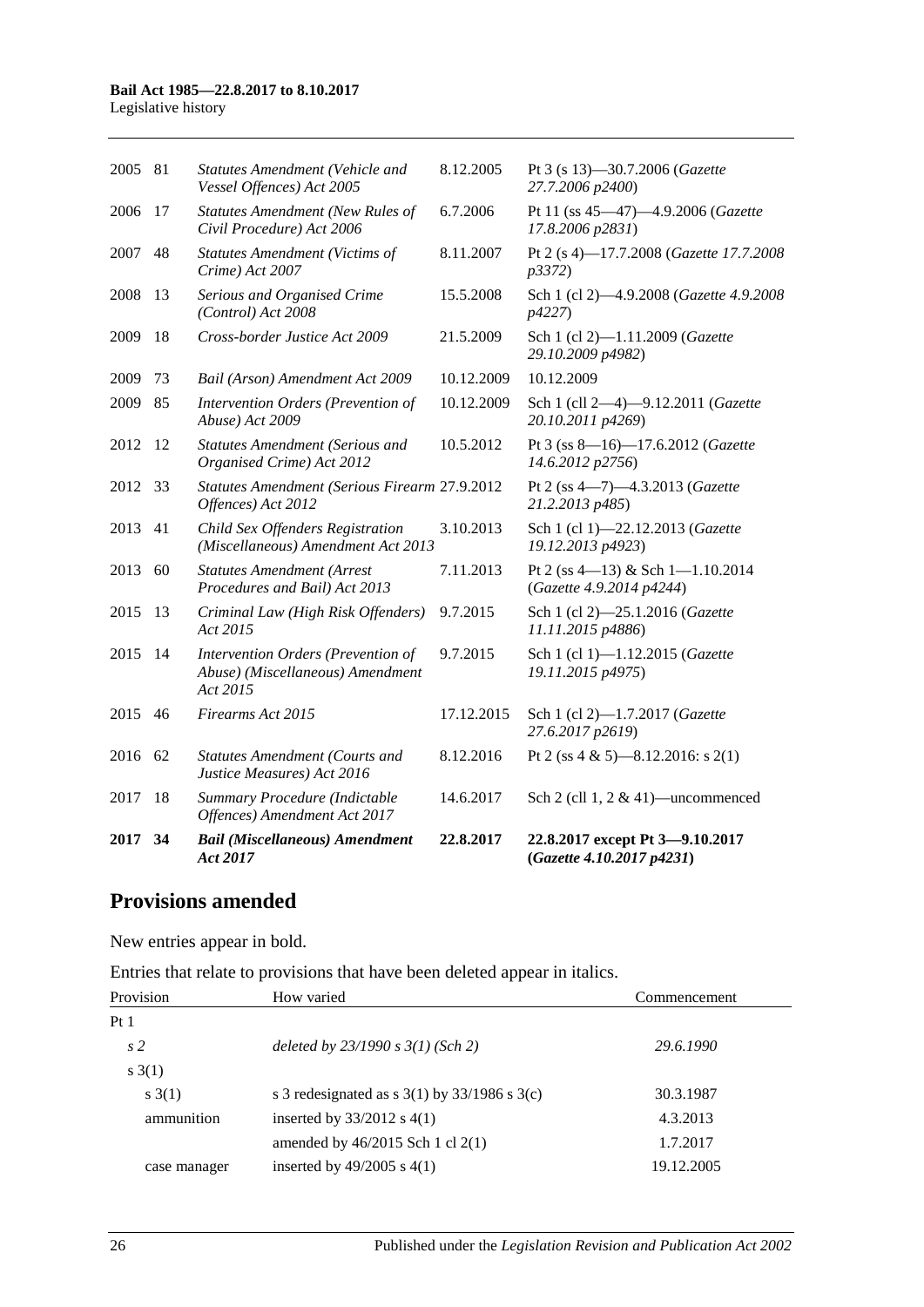| <b>Chief Executive</b><br>Officer         | inserted by $12/2012$ s $8(1)$                             | 17.6.2012                    |
|-------------------------------------------|------------------------------------------------------------|------------------------------|
| child                                     | inserted by $33/1986$ s $3(a)$                             | 30.3.1987                    |
| community<br>corrections officer          | inserted by 42/1999 s 5                                    | 1.9.2000                     |
| designated police<br>facility             | inserted by $60/2013$ s $4(1)$                             | 1.10.2014                    |
| firearm                                   | inserted by $33/2012$ s 4(2)                               | 4.3.2013                     |
|                                           | amended by 46/2015 Sch 1 cl 2(2)                           | 1.7.2017                     |
| guardian                                  | inserted by $33/1986$ s $3(b)$                             | 30.3.1987                    |
| intervention<br>program                   | inserted by $49/2005$ s $4(2)$                             | 19.12.2005                   |
| intervention<br>program manager           | inserted by $49/2005$ s $4(2)$                             | 19.12.2005                   |
| officer in charge                         | inserted by $60/2013$ s $4(2)$                             | 1.10.2014                    |
|                                           | responsible officer inserted by $60/2013$ s $4(2)$         | 1.10.2014                    |
| serious and<br>organised crime<br>offence | inserted by 12/2012 s 8(2)                                 | 17.6.2012                    |
| serious and<br>organised crime<br>suspect | inserted by $12/2012$ s $8(2)$                             | 17.6.2012                    |
| victim                                    | amended by 32/1987 s 3                                     | 4.10.1987                    |
| working day                               | amended by 34/2017 s 4                                     | 22.8.2017                    |
| s(2)                                      | inserted by $33/1986$ s 3(c)                               | 30.3.1987                    |
|                                           | amended by 23/1990 s 3(1) (Sch 2)                          | 29.6.1990                    |
| s 3A                                      | inserted by 12/2012 s 9                                    | 17.6.2012                    |
| s 3A(2)                                   | amended by 18/2017 Sch 2 cl 1                              | uncommenced-not incorporated |
| s 4                                       |                                                            |                              |
| s(4(1))                                   | s 4 amended by $33/1986$ s 3(d)                            | 30.3.1987                    |
|                                           | s 4 amended and redesignated as $s$ 4(1) by<br>32/1987 s 4 | 4.10.1987                    |
|                                           | amended by 23/1990 s 3(1) (Sch 2)                          | 29.6.1990                    |
|                                           | amended by 62/1993 s 19                                    | 1.7.1993                     |
|                                           | amended by 12/2012 s 10(1)                                 | 17.6.2012                    |
| s(4(1a))                                  | inserted by $12/2012$ s $10(2)$                            | 17.6.2012                    |
| s(4(2)                                    | inserted by $32/1987$ s 4(c)                               | 4.10.1987                    |
|                                           | amended by 60/2013 Sch 1                                   | 1.10.2014                    |
| s(4(3))                                   | inserted by 13/2015 Sch 1 cl 2                             | 25.1.2016                    |
| s <sub>5</sub>                            |                                                            |                              |
| s 5(1)                                    | amended by 32/1987 s 5                                     | 4.10.1987                    |
|                                           | amended by 23/1990 s 3(1) (Sch 2)                          | 29.6.1990                    |
|                                           | amended by 62/1993 s 20                                    | 1.7.1993                     |
|                                           | amended by 27/1995 s 4                                     | 10.7.1995                    |
|                                           | amended by $67/1996$ s $4(a)$                              | 17.10.1996                   |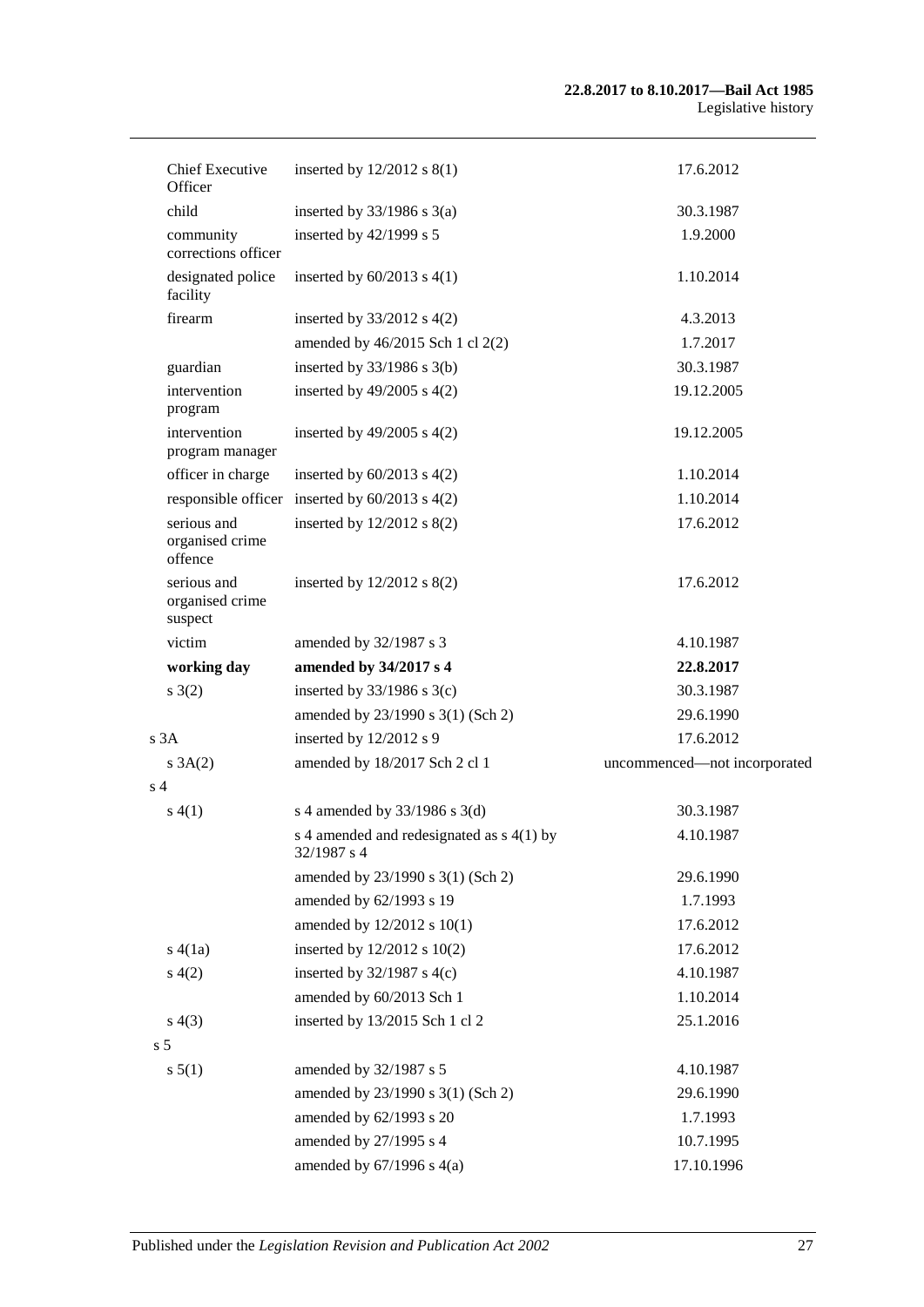|                | amended by 56/2005 Sch 2 cl 7     | 1.7.2006                     |
|----------------|-----------------------------------|------------------------------|
|                | amended by 60/2013 s 5, Sch 1     | 1.10.2014                    |
| s 5(2)         | substituted by $67/1996$ s 4(b)   | 17.10.1996                   |
|                | amended by 60/2013 Sch 1          | 1.10.2014                    |
| Pt 2           |                                   |                              |
| s <sub>6</sub> |                                   |                              |
| s(6(1))        | amended by 23/1990 s 3(1) (Sch 2) | 29.6.1990                    |
|                | amended by $62/1993$ s $21(a)$    | 1.7.1993                     |
|                | amended by 42/1999 s 6            | 1.9.2000                     |
|                | amended by 60/2013 Sch 1          | 1.10.2014                    |
|                | amended by 18/2017 Sch 2 cl 2     | uncommenced-not incorporated |
| s(6(1a))       | inserted by $33/1986$ s $3(e)$    | 30.3.1987                    |
|                | amended by 23/1990 s 3(1) (Sch 2) | 29.6.1990                    |
| s(6(1b))       | inserted by $62/1993$ s $21(b)$   | 1.7.1993                     |
| s(63)          | substituted by 32/1987 s 6        | 4.10.1987                    |
|                | amended by 60/2013 s 6, Sch 1     | 1.10.2014                    |
|                | amended by 62/2016 s 4            | 8.12.2016                    |
| s 6(4)         | substituted by 32/1987 s 6        | 4.10.1987                    |
|                | amended by 17/2006 s 45           | 4.9.2006                     |
|                | amended by 60/2013 Sch 1          | 1.10.2014                    |
| s(6(5)         | inserted by 32/1987 s 6           | 4.10.1987                    |
|                | amended by 60/2013 Sch 1          | 1.10.2014                    |
| s 7            |                                   |                              |
| s(7(1))        | amended by 23/1990 s 3(1) (Sch 2) | 29.6.1990                    |
| s(7(3))        | substituted by 32/1987 s 7        | 4.10.1987                    |
|                | amended by 60/2013 s 7            | 1.10.2014                    |
|                | amended by 62/2016 s 5            | 8.12.2016                    |
| s7(4)          | substituted by 32/1987 s 7        | 4.10.1987                    |
| s(7(5)         | inserted by $32/1987$ s 7         | 4.10.1987                    |
|                | amended by 60/2013 Sch 1          | 1.10.2014                    |
| s7(6)          | inserted by 32/1987 s 7           | 4.10.1987                    |
| Pt 3           |                                   |                              |
| $s8$           |                                   |                              |
| s(1)           | substituted by 32/1987 s 8        | 4.10.1987                    |
| s(8(1a))       | inserted by 32/1987 s 8           | 4.10.1987                    |
|                | amended by 23/1990 s 3(1) (Sch 2) | 29.6.1990                    |
| s(2)           | amended by 23/1990 s 3(1) (Sch 2) | 29.6.1990                    |
| s(2a)          | inserted by $33/1986$ s 3(f)      | 30.3.1987                    |
|                | amended by 60/2013 Sch 1          | 1.10.2014                    |
| s(3)           | amended by 23/1990 s 3(1) (Sch 2) | 29.6.1990                    |
|                | amended by 60/2013 Sch 1          | 1.10.2014                    |
| s 9            |                                   |                              |
| $s \, 9(1)$    | amended by 60/2013 Sch 1          | 1.10.2014                    |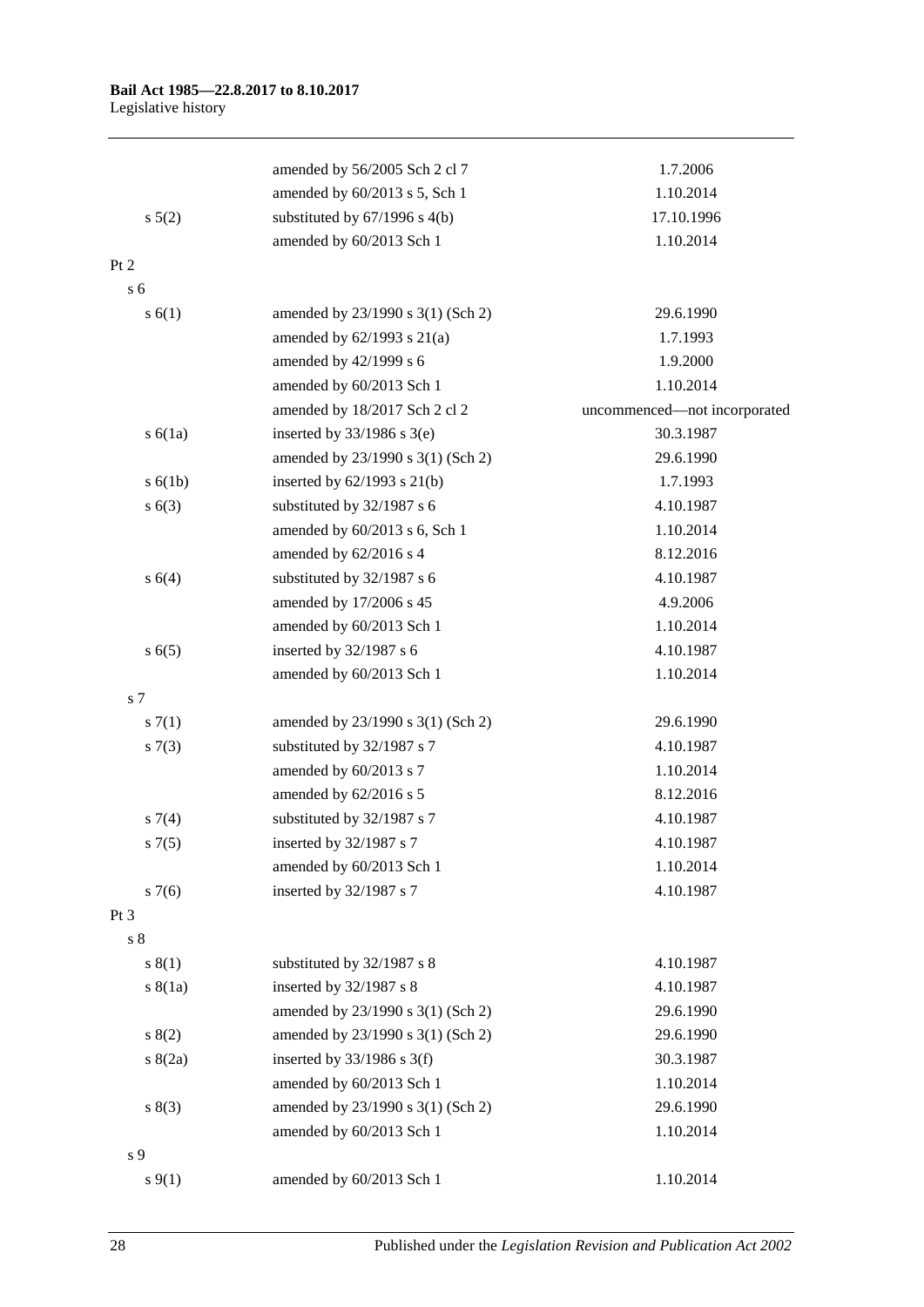| s(9(2)                | amended by 23/1990 s 3(1) (Sch 2)           | 29.6.1990                    |
|-----------------------|---------------------------------------------|------------------------------|
|                       | amended by 60/2013 Sch 1                    | 1.10.2014                    |
| s 10                  |                                             |                              |
| s 10(1)               | amended by 23/1990 s 3(1) (Sch 2)           | 29.6.1990                    |
|                       | amended by $62/1993$ s $22(a)$              | 1.7.1993                     |
|                       | (c) deleted by $22/1994$ Sch cl $2(a)$      | 1.8.1994                     |
|                       | amended by 85/2009 Sch 1 cl 2               | 9.12.2011                    |
|                       | amended by 60/2013 Sch 1                    | 1.10.2014                    |
| 10(2)                 | amended by 23/1990 s 3(1) (Sch 2)           | 29.6.1990                    |
|                       | amended by 60/2013 Sch 1                    | 1.10.2014                    |
| s 10(3)               | inserted by $62/1993$ s $22(b)$             | 1.7.1993                     |
|                       | amended by 60/2013 Sch 1                    | 1.10.2014                    |
| s 10(4)               | inserted by 22/1994 Sch cl 2(b)             | 1.8.1994                     |
|                       | amended by 60/2013 Sch 1                    | 1.10.2014                    |
| s 10A                 | inserted by 81/2005 s 13                    | 30.7.2006                    |
| $s$ 10A $(1a)$        | inserted by $12/2012$ s $11(1)$             | 17.6.2012                    |
| $s$ 10A $(2)$         | substituted by 48/2007 s 4                  | 17.7.2008                    |
|                       | substituted by 13/2008 Sch 1 cl 2           | 4.9.2008                     |
|                       | prescribed applicant amended by 73/2009 s 3 | 10.12.2009                   |
|                       | amended by 85/2009 Sch 1 cl 3               | 9.12.2011                    |
|                       | amended by 12/2012 s 11(2)                  | 17.6.2012                    |
|                       | amended by 33/2012 s 5                      | 4.3.2013                     |
|                       | amended by 60/2013 Sch 1                    | 1.10.2014                    |
|                       | amended by 34/2017 s 6(1), (2)              | uncommenced-not incorporated |
| s 11                  |                                             |                              |
| s 11(1)               | substituted by 33/2012 s 6                  | 4.3.2013                     |
| s $11(1a)$ — $(1d)$   | inserted by 33/2012 s 6                     | 4.3.2013                     |
| s 11(2)               | amended by $33/1986$ s $3(g)$               | 30.3.1987                    |
|                       | amended by $32/1987$ s $9(a)$               | 4.10.1987                    |
|                       | amended by 23/1990 s 3(1) (Sch 2)           | 29.6.1990                    |
|                       | amended by $42/1999$ s $7(a)$ , (b)         | 1.9.2000                     |
|                       | amended by 60/2013 Sch 1                    | 1.10.2014                    |
| s 11(2aa)             | inserted by $12/2012$ s $12(1)$             | 17.6.2012                    |
| s $11(2ab)$ - $(2ad)$ | inserted by 41/2013 Sch 1 cl 1(1)           | 22.12.2013                   |
| s 11(2a)              | inserted by 32/1987 s 9(b)                  | 4.10.1987                    |
| s 11(3)               | amended by $33/1986$ s 3(m)                 | 30.3.1987                    |
|                       | substituted by $32/1987$ s $9(b)$           | 4.10.1987                    |
|                       | amended by 23/1990 s 3(1) (Sch 2)           | 29.6.1990                    |
| s 11(3a)              | inserted by 32/1987 s 9(b)                  | 4.10.1987                    |
|                       | amended by 23/1990 s 3(1) (Sch 2)           | 29.6.1990                    |
|                       | substituted by $12/2012$ s $12(2)$          | 17.6.2012                    |
| s $11(4)$ and $(5)$   | amended by 23/1990 s 3(1) (Sch 2)           | 29.6.1990                    |
| s 11(6)               | substituted by $32/1987$ s $9(c)$           | 4.10.1987                    |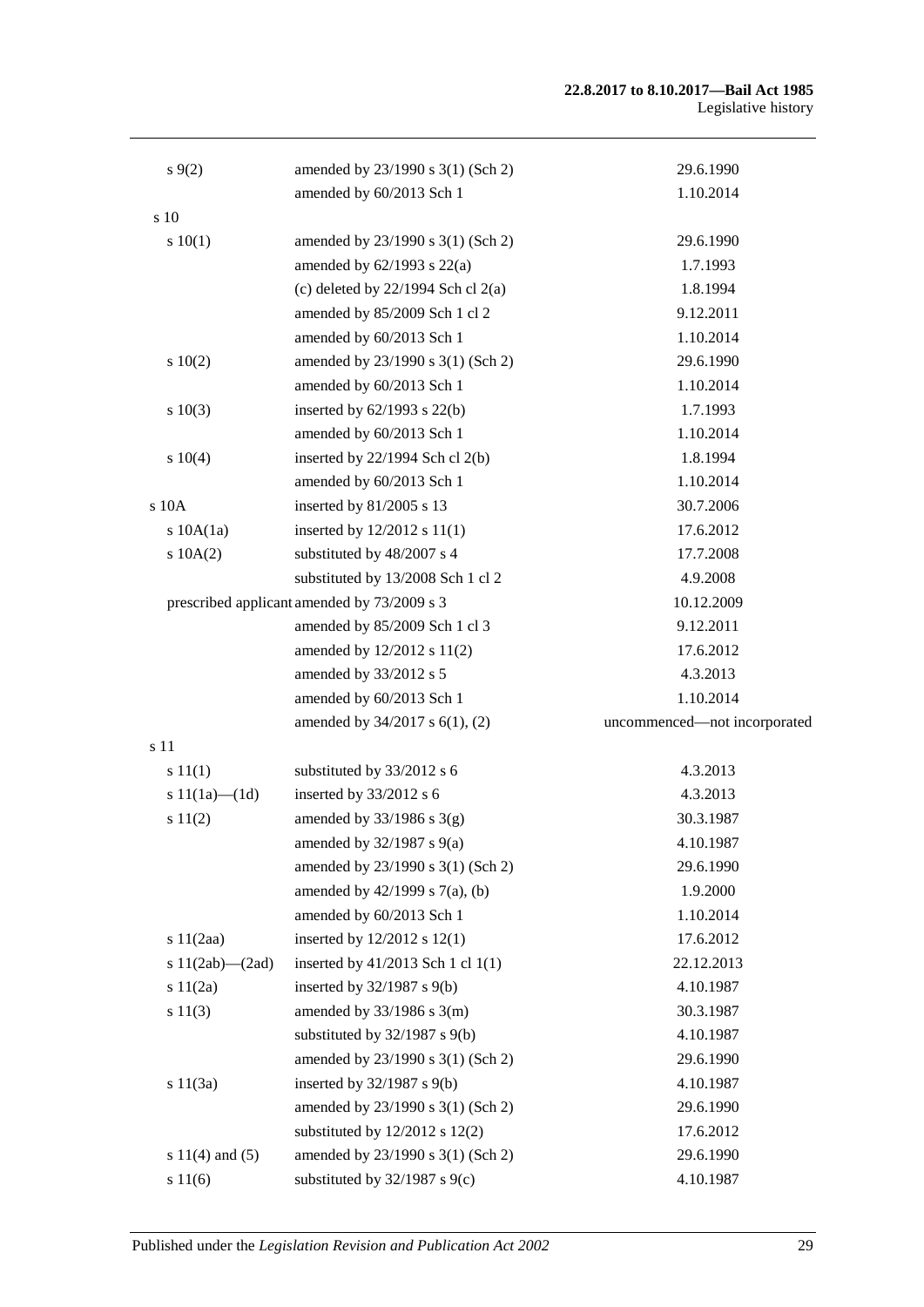|                                           | amended by 23/1990 s 3(1) (Sch 2)   | 29.6.1990  |
|-------------------------------------------|-------------------------------------|------------|
|                                           | amended by $27/1995$ s $5(a)$       | 10.7.1995  |
|                                           | amended by $42/1999$ s $7(c)$       | 1.9.2000   |
|                                           | (b) deleted by $42/1999$ s $7(c)$   | 1.9.2000   |
|                                           | amended by 60/2013 s 8, Sch 1       | 1.10.2014  |
| s 11(7)                                   | amended by 23/1990 s 3(1) (Sch 2)   | 29.6.1990  |
| s 11(7a)                                  | inserted by $32/1987$ s $9(d)$      | 4.10.1987  |
|                                           | amended by $42/1999$ s $7(d)$       | 1.9.2000   |
|                                           | amended by 60/2013 Sch 1            | 1.10.2014  |
| s 11(7b)                                  | inserted by $32/1987$ s $9(d)$      | 4.10.1987  |
|                                           | amended by 23/1990 s 3(1) (Sch 2)   | 29.6.1990  |
|                                           | amended by $42/1999$ s $7(e)$       | 1.9.2000   |
| s 11(8)                                   | amended by $33/1986$ s $3(n)$       | 30.3.1987  |
|                                           | amended by 23/1990 s 3(1) (Sch 2)   | 29.6.1990  |
|                                           | amended by $42/1999$ s $7(f)$       | 1.9.2000   |
|                                           | amended by 60/2013 Sch 1            | 1.10.2014  |
| s 11(9)                                   | inserted by $32/1987$ s $9(e)$      | 4.10.1987  |
|                                           | substituted by $27/1995$ s $5(b)$   | 10.7.1995  |
|                                           | amended by 60/2013 Sch 1            | 1.10.2014  |
| s 11(10)                                  | inserted by $32/1987$ s $9(e)$      | 4.10.1987  |
|                                           | amended by 60/2013 Sch 1            | 1.10.2014  |
|                                           | (b), (c) deleted by 60/2013 Sch 1   | 1.10.2014  |
| s 11(11)                                  | inserted by $32/1987$ s $9(e)$      | 4.10.1987  |
|                                           | amended by 23/1990 s 3(1) (Sch 2)   | 29.6.1990  |
|                                           | substituted by $42/1999$ s $7(g)$   | 1.9.2000   |
|                                           | amended by 60/2013 Sch 1            | 1.10.2014  |
| s 11(12)                                  | inserted by $32/1987$ s $9(e)$      | 4.10.1987  |
|                                           | deleted by $42/1999$ s $7(g)$       | 1.9.2000   |
|                                           | inserted by 18/2009 Sch 1 cl 2      | 1.11.2009  |
| s 11(13)                                  | inserted by 41/2013 Sch 1 cl 1(2)   | 22.12.2013 |
| s 11A                                     | inserted by 33/2012 s 7             | 4.3.2013   |
| s 11A(1)                                  | amended by 60/2013 Sch 1            | 1.10.2014  |
| s 12                                      |                                     |            |
| s 12(1)                                   | amended by 23/1990 s 3(1) (Sch 2)   | 29.6.1990  |
|                                           | amended by 60/2013 Sch 1            | 1.10.2014  |
| s 13 before<br>substitution by<br>60/2013 |                                     |            |
| $s$ 13(1)                                 | amended by $33/1986$ s $3(o)$ , (p) | 30.3.1987  |
|                                           | amended by $23/1990 s 3(1)$ (Sch 2) | 29.6.1990  |
| $s$ 13(2)                                 | amended by $33/1986$ s $3(q)$       | 30.3.1987  |
|                                           | amended by $23/1990 s 3(1)$ (Sch 2) | 29.6.1990  |
|                                           | amended by $94/1993$ s $5(a)$       | 1.1.1994   |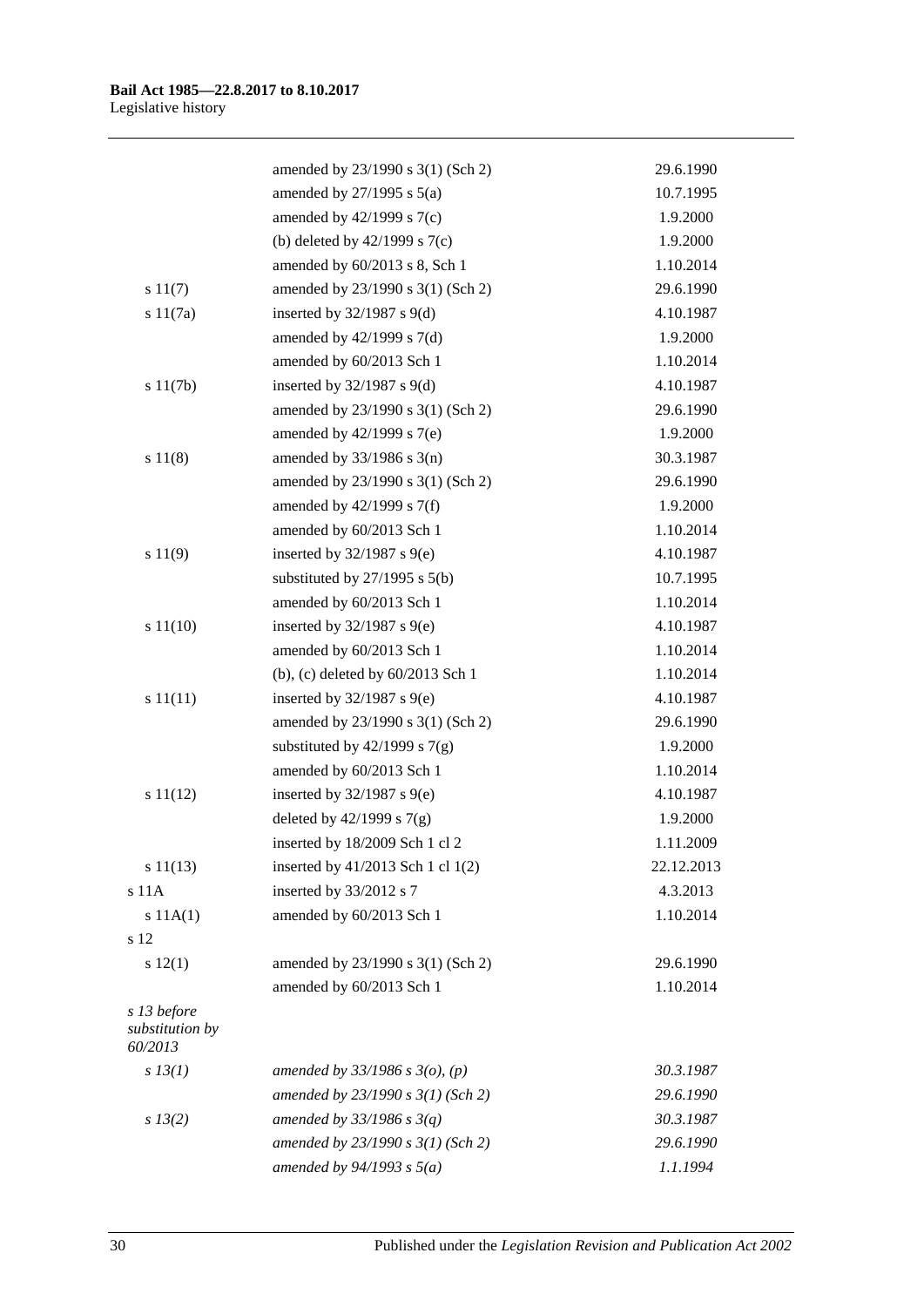|                                           | substituted by $27/1995 s 6(a)$     | 10.7.1995                    |
|-------------------------------------------|-------------------------------------|------------------------------|
| $s$ 13(3)                                 | amended by $33/1986$ s $3(r)$       | 30.3.1987                    |
|                                           | amended by $23/1990 s 3(1)$ (Sch 2) | 29.6.1990                    |
|                                           | amended by $94/1993$ s $5(a)$       | 1.1.1994                     |
|                                           | amended by 67/1996 s 5              | 17.10.1996                   |
| s 13(4)                                   | amended by $23/1990 s 3(1)$ (Sch 2) | 29.6.1990                    |
|                                           | amended by 94/1993 s 5(b)           | 1.1.1994                     |
| $s\,13(5)$                                | inserted by $94/1993$ s $5(c)$      | 1.1.1994                     |
|                                           | amended by $27/1995 s 6(b)$         | 10.7.1995                    |
| s 13                                      | substituted by 60/2013 s 9          | 1.10.2014                    |
| Pt 4                                      |                                     |                              |
| s 14                                      |                                     |                              |
| s 14(2)                                   | amended by $33/1986$ s $3(s)$       | 30.3.1987                    |
|                                           | amended by 27/1995 s 7              | 10.7.1995                    |
|                                           | amended by 60/2013 Sch 1            | 1.10.2014                    |
| s 14(3)                                   | amended by 23/1990 s 3(1) (Sch 2)   | 29.6.1990                    |
| s 14(4)                                   | amended by 23/1990 s 3(1) (Sch 2)   | 29.6.1990                    |
|                                           | amended by 60/2013 Sch 1            | 1.10.2014                    |
| s 14(5)                                   | amended by 23/1990 s 3(1) (Sch 2)   | 29.6.1990                    |
| s 15 before<br>substitution by<br>60/2013 |                                     |                              |
| sI5(1)                                    | amended by $33/1986$ s $3(t)$       | 30.3.1987                    |
|                                           | amended by $23/1990 s 3(1)$ (Sch 2) | 29.6.1990                    |
|                                           | amended by $27/1995 s 8(a)$ , (b)   | 10.7.1995                    |
| s 15(2)                                   | amended by $33/1986$ s $3(u)$ , (v) | 30.3.1987                    |
|                                           | amended by $23/1990 s 3(1)$ (Sch 2) | 29.6.1990                    |
|                                           | amended by 27/1995 s $8(c)$ -(e)    | 10.7.1995                    |
| $s\,15(3)$                                | amended by $33/1986 s 3(w)$ , (x)   | 30.3.1987                    |
|                                           | amended by 23/1990 s 3(1) (Sch 2)   | 29.6.1990                    |
|                                           | amended by $27/1995$ s $8(f)$       | 10.7.1995                    |
| s 15                                      | substituted by 60/2013 s 10         | 1.10.2014                    |
| s 15(2)                                   | substituted by 34/2017 s 7          | uncommenced-not incorporated |
| s 15A                                     | inserted by 32/1987 s 10            | 4.10.1987                    |
| s 15A(2)                                  | amended by 60/2013 Sch 1            | 1.10.2014                    |
| $s$ 15A $(3)$                             | amended by 17/2006 s 46             | 4.9.2006                     |
|                                           | amended by 60/2013 Sch 1            | 1.10.2014                    |
| s 16                                      | substituted by 32/1987 s 11         | 4.10.1987                    |
|                                           | substituted by 60/2013 s 11         | 1.10.2014                    |
| Pt 5                                      |                                     |                              |
| s 17                                      |                                     |                              |
| s 17(1)                                   | amended by 23/1990 s 3(1) (Sch 2)   | 29.6.1990                    |
|                                           | amended by 27/1995 s 9(a)           | 10.7.1995                    |
|                                           |                                     |                              |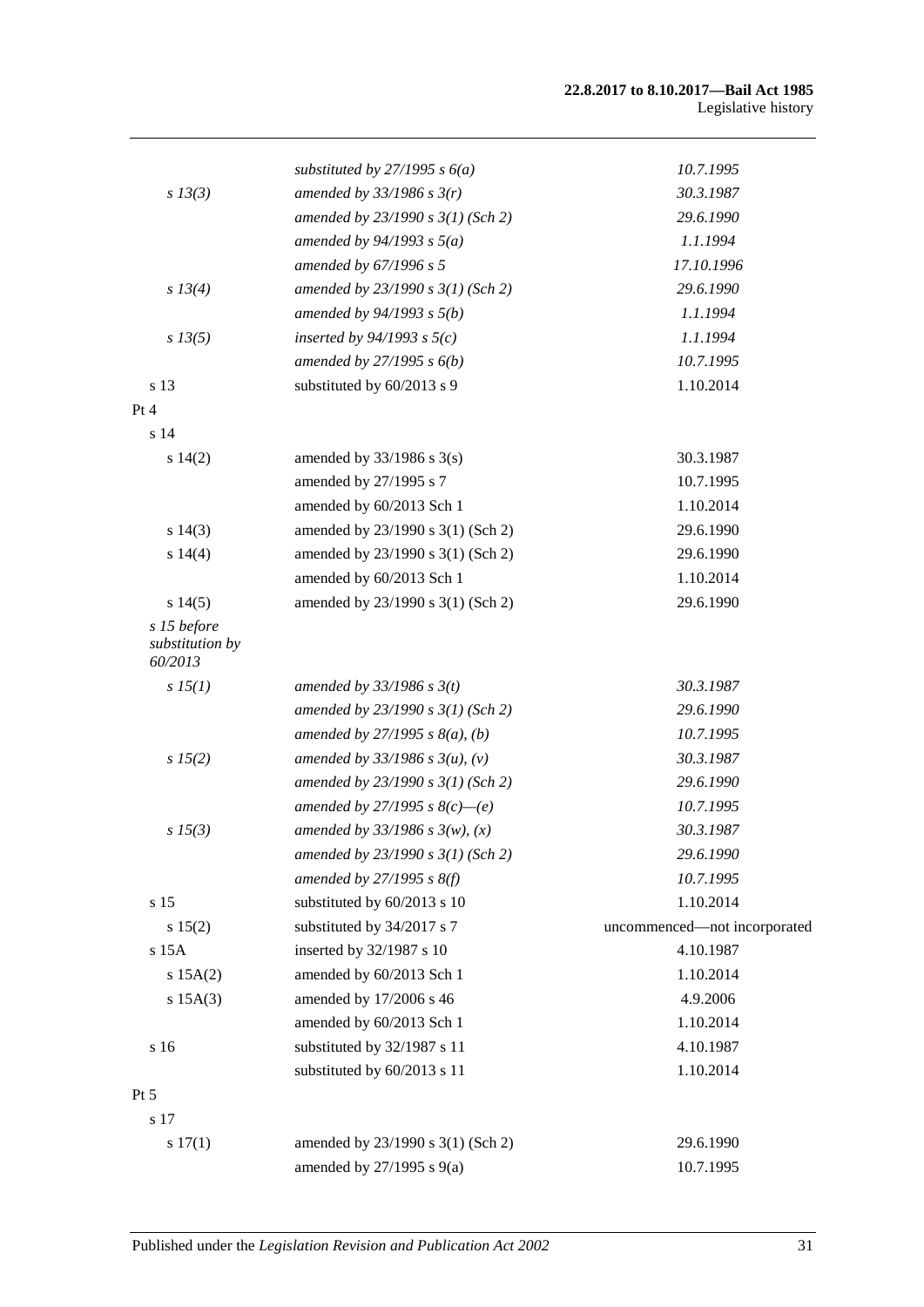|            | amended by 42/1999 s 8             | 1.9.2000   |
|------------|------------------------------------|------------|
| s 17(2)    | amended by 23/1990 s 3(1) (Sch 2)  | 29.6.1990  |
|            | substituted by $27/1995$ s $9(b)$  | 10.7.1995  |
| s 17(3)    | amended by 27/1995 s 9(c)          | 10.7.1995  |
| $s$ 17(3a) | inserted by 32/1987 s 12           | 4.10.1987  |
|            | deleted by $27/1995 s 9(d)$        | 10.7.1995  |
| s 17(4)    | amended by 60/2013 Sch 1           | 1.10.2014  |
| s 17A      | inserted by 32/1987 s 13           | 4.10.1987  |
|            | amended by 23/1990 s 3(1) (Sch 2)  | 29.6.1990  |
|            | amended by 42/1999 s 9             | 1.9.2000   |
|            | amended by 60/2013 Sch 1           | 1.10.2014  |
| s 18       |                                    |            |
| s 18(1)    | amended by 23/1990 s 3(1) (Sch 2)  | 29.6.1990  |
|            | amended by 60/2013 s 12(1), Sch 1  | 1.10.2014  |
| s 18(2)    | amended by 23/1990 s 3(1) (Sch 2)  | 29.6.1990  |
|            | amended by 60/2013 Sch 1           | 1.10.2014  |
| s 18(3)    | inserted by 32/1987 s 14           | 4.10.1987  |
|            | amended by 27/1995 s 10            | 10.7.1995  |
|            | amended by 60/2013 s 12(2)         | 1.10.2014  |
| s 19       |                                    |            |
| s 19(1)    | amended by 23/1990 s 3(1) (Sch 2)  | 29.6.1990  |
|            | amended by 27/1995 s 11(a), (b)    | 10.7.1995  |
|            | amended by 17/2006 s 47(1)         | 4.9.2006   |
|            | amended by 60/2013 Sch 1           | 1.10.2014  |
| s 19(2)    | substituted by $32/1987$ s $15(a)$ | 4.10.1987  |
|            | amended by 27/1995 s 11(c)         | 10.7.1995  |
| s 19(3)    | amended by 27/1995 s 11(d)         | 10.7.1995  |
|            | amended by 17/2006 s 47(2)         | 4.9.2006   |
|            | amended by 60/2013 Sch 1           | 1.10.2014  |
| s 19(3a)   | inserted by 32/1987 s 15(b)        | 4.10.1987  |
|            | substituted by 62/1993 s 23        | 1.7.1993   |
|            | amended by 27/1995 s 11(e)         | 10.7.1995  |
| s 19A      | inserted by 12/2012 s 13           | 17.6.2012  |
|            | amended by 60/2013 s 13, Sch 1     | 1.10.2014  |
| s 20       | amended by $33/1986$ s $3(y)$      | 30.3.1987  |
|            | substituted by 32/1987 s 16        | 4.10.1987  |
| Pt 6       |                                    |            |
| s 21       | amended by 23/1990 s 3(1) (Sch 2)  | 29.6.1990  |
| s 21A      | inserted by 32/1987 s 17           | 4.10.1987  |
|            | amended by 49/1991 Sch 2           | 6.7.1992   |
|            | amended by 60/2013 Sch 1           | 1.10.2014  |
| s 21B      | inserted by 49/2005 s 5            | 19.12.2005 |
| $s$ 21B(2) | substituted by 14/2015 Sch 1 cl 1  | 1.12.2015  |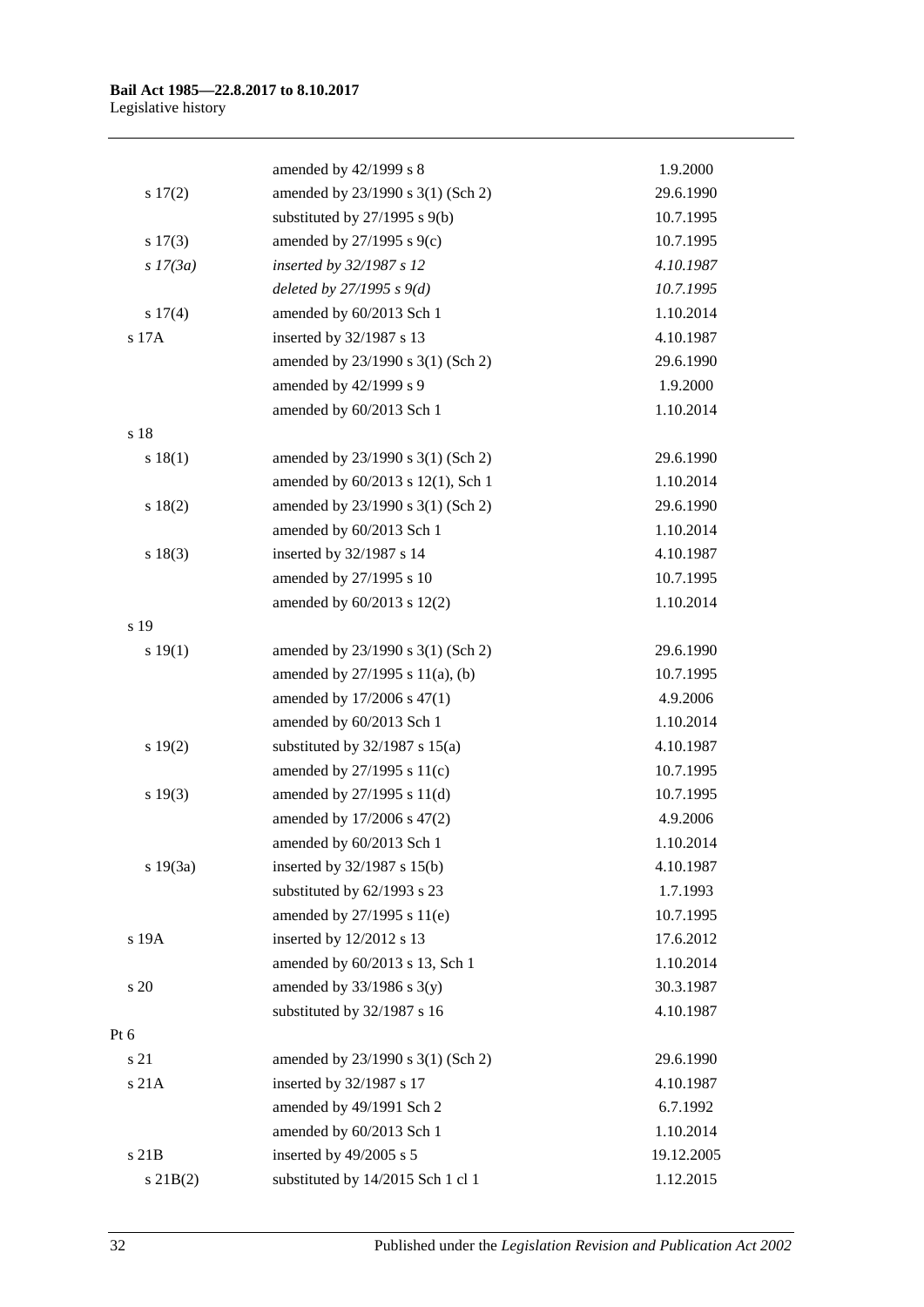| $s \, 21B(4)$                             | amended by 60/2013 Sch 1                         | 1.10.2014  |
|-------------------------------------------|--------------------------------------------------|------------|
| $s$ 21 $C$                                | inserted by 49/2005 s 5                          | 19.12.2005 |
| $s \, 21C(1)$                             | amended by 60/2013 Sch 1                         | 1.10.2014  |
| s <sub>22</sub>                           | amended by 23/1990 s 3(1) (Sch 2)                | 29.6.1990  |
|                                           | amended by 42/1999 s 10                          | 1.9.2000   |
| s 23 before<br>substitution by<br>69/1991 |                                                  |            |
| $s\,23(1)$                                | s 23 redesignated as s $23(1)$ by $32/1987$ s 18 | 4.10.1987  |
|                                           | substituted by $23/1990 s 3(1)$ (Sch 2)          | 29.6.1990  |
| $s\,23(2)$                                | <i>inserted by 32/1987 s 18</i>                  | 4.10.1987  |
| s <sub>23</sub>                           | substituted by 69/1991 s 18                      | 6.7.1992   |
|                                           | amended by 60/2013 Sch 1                         | 1.10.2014  |
| s23A                                      | inserted by 12/2012 s 14                         | 17.6.2012  |
| s <sub>24</sub>                           | amended by $33/1986$ s $3(z)$                    | 30.3.1987  |
|                                           | amended by 23/1990 s 3(1) (Sch 2)                | 29.6.1990  |
|                                           | substituted by $22/1994$ Sch cl $2(c)$           | 1.8.1994   |
|                                           | amended by 85/2009 Sch 1 cl 4                    | 9.12.2011  |
|                                           | amended by 12/2012 s 15                          | 17.6.2012  |

## **Transitional etc provisions associated with Act or amendments**

## *Statutes Amendment (Intervention Programs and Sentencing Procedures) Act 2005, Sch 1*

#### **1—Review of services included on intervention programs**

- (1) Either House of Parliament may, not before the first anniversary of the commencement of this Act, require the Ombudsman to carry out an investigation concerning the value and effectiveness of all services included on intervention programs (within the meaning of the *[Bail Act](http://www.legislation.sa.gov.au/index.aspx?action=legref&type=act&legtitle=Bail%20Act%201985) 1985* and the *[Criminal Law \(Sentencing\)](http://www.legislation.sa.gov.au/index.aspx?action=legref&type=act&legtitle=Criminal%20Law%20(Sentencing)%20Act%201988)  Act [1988](http://www.legislation.sa.gov.au/index.aspx?action=legref&type=act&legtitle=Criminal%20Law%20(Sentencing)%20Act%201988)*) in the 12 month period following that commencement (or another period specified by the House).
- (2) For the purposes of the investigation, the Ombudsman may exercise the same investigative powers as are conferred on the Ombudsman by the *[Ombudsman](http://www.legislation.sa.gov.au/index.aspx?action=legref&type=act&legtitle=Ombudsman%20Act%201972)  Act [1972](http://www.legislation.sa.gov.au/index.aspx?action=legref&type=act&legtitle=Ombudsman%20Act%201972)* in relation to an investigation duly initiated under that Act.
- (3) The Ombudsman must, after completing the investigation, submit a report on the outcome of the investigation to—
	- (a) if the investigation was required by the Legislative Council—the President of the Legislative Council; or
	- (b) if the investigation was required by the House of Assembly—the Speaker of the House of Assembly.
- (4) If the Ombudsman is required to carry out an investigation in accordance with this clause, the Attorney-General must ensure that the Ombudsman is provided with the resources the Ombudsman reasonably requires for the purposes of carrying out the investigation.